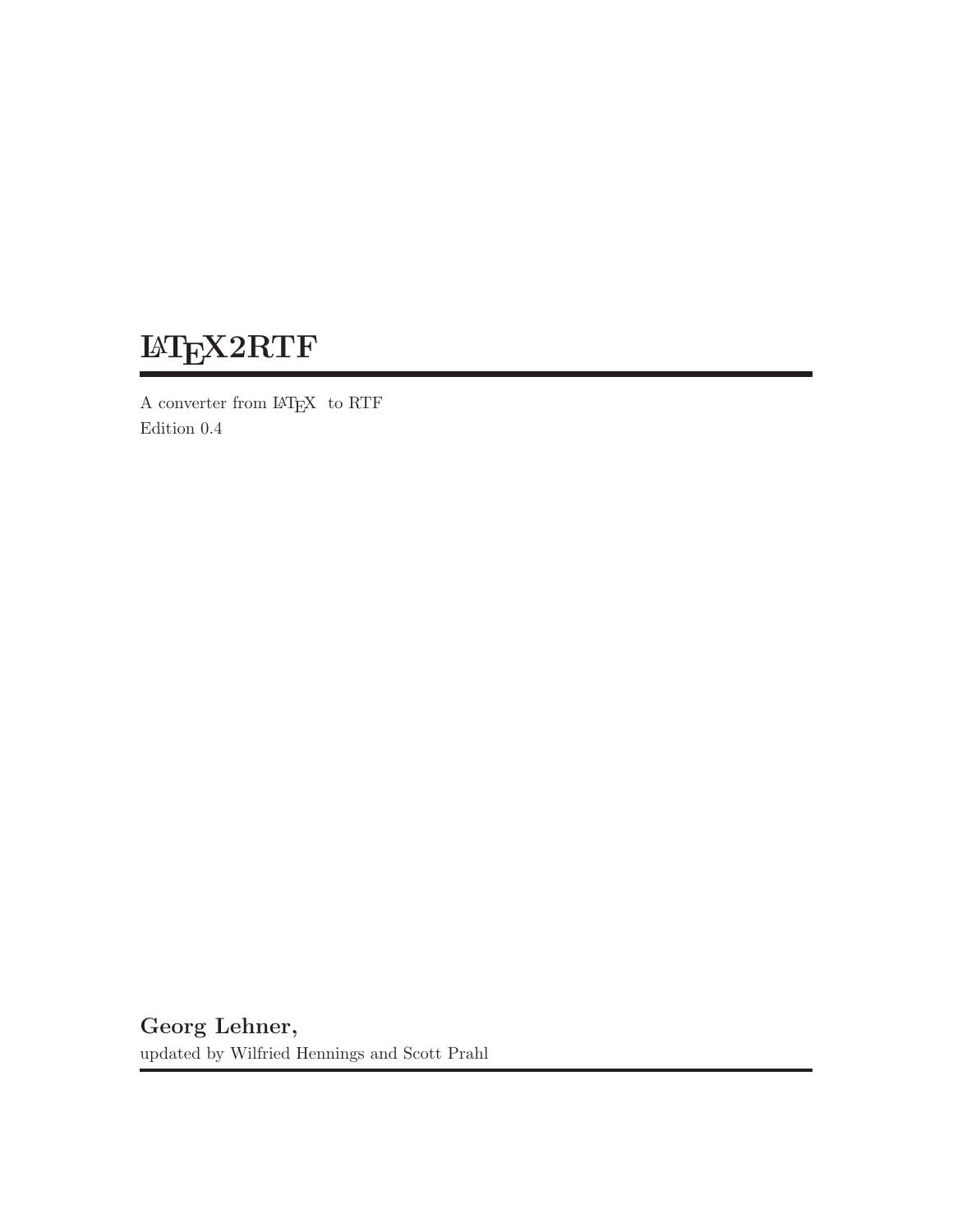Copyright (c) 1998-2002 Georg Lehner, Wilfried Hennings, Scott Prahl

Permission is granted to make and distribute verbatim copies of this manual provided the copyright notice and this permission notice are preserved on all copies.

Permission is granted to copy and distribute modified versions of this manual under the conditions for verbatim copying, provided also that the sections entitled "Copying" and "GNU General Public License" are included exactly as in the original, and provided that the entire resulting derived work is distributed under the terms of a permission notice identical to this one.

Permission is granted to copy and distribute translations of this manual into another language, under the above conditions for modified versions, except that this permission notice may be stated in a translation approved by the Free Software Foundation.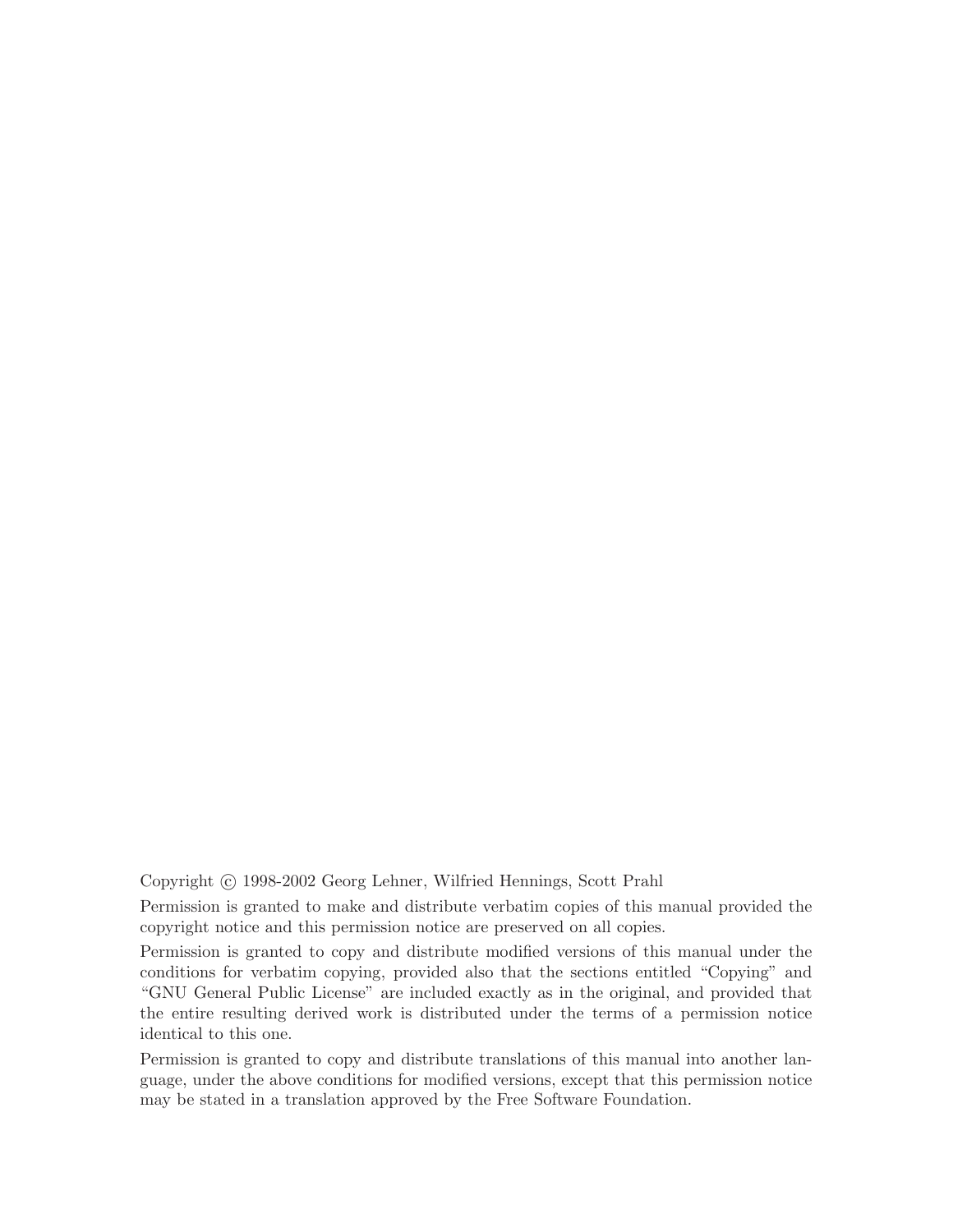## <span id="page-2-0"></span>1 History & Copyright

In 1994 the first Version of LAT<sub>EX2</sub>RTF was written by Fernando Dorner and Andreas Granzer of the Viena University supervised by Ralf Schlatterbeck in a one-semester course. They created a simple LAT<sub>EX</sub> parser and added most of the infrastructure for the program. This was version 1.0 of  $\text{LipX2RTF}$ . In 1995, work on  $\text{LipX2RTF}$  was continued in another one-semester course by Friedrich Polzer and Gerhard Trisko. The result was LAT<sub>EX2RTF</sub> version 1.5. [Ralf Schlatterbeck](mailto:ralf@zoo.priv.at) maintained and extended LAT<sub>E</sub>X2RTF until 1998.

In 1998 [Georg Lehner](mailto:jorge_lehner@gmx.net) found the reference to LAT<sub>E</sub>X2RTF on the [TeX Conversion](http://tug.org/utilities/texconv/index.html) [Webpage](http://tug.org/utilities/texconv/index.html) of [Wilfried Hennings](mailto:W.Hennings@fz-juelich.de) and added some functionality and took over the maintainence of the program. The last version release by Georg is 1.8aa. The bulk of development post 1.8aa was done by Scott Prahl. Wilfried Hennings now coordinates the development of the program and maintains the project on [SourceForge](http://sourceforge.net/projects/latex2rtf/) where there are also (low volume) mailing lists for users [latex2rtf-users@lists.sourceforge.net](mailto:latex2rtf-users@lists.sourceforge.net) and developers [latex2rtf-developers@lists.sourceforge.net](mailto:latex2rtf-developers@lists.sourceforge.net). For subscription to these lists: [latex2rtf-users-request@lists.sourceforge.net?subject=subscribe](mailto:latex2rtf-users-request@lists.sourceforge.net?subject=subscribe) or [latex2rtf-developers-request@lists.sourceforge.net?subject=subscribe](mailto:latex2rtf-developers-request@lists.sourceforge.net?subject=subscribe)

As of April 2002, version 1.9.13 of LAT<sub>EX2</sub>RTF is available. One day there shall be a jump to Version 2.0, but this is not history but future ...

The contents of this manual were composed by copying shamelessly what was available in the original sources and documentation.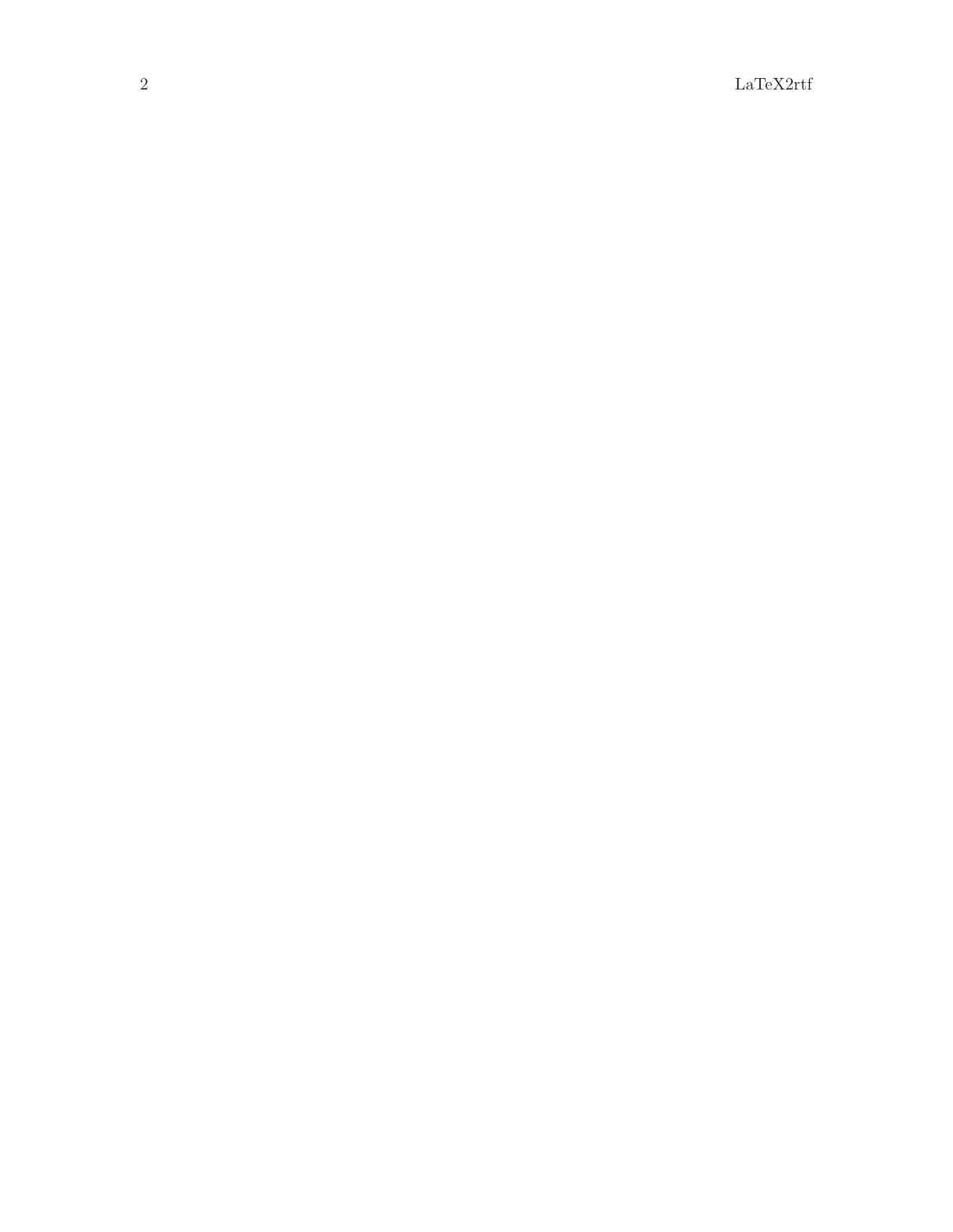## <span id="page-4-0"></span>2 Introduction

<sup>L</sup>aTEX2RTF is a translator program from LaTEX text into "rich text format" files. These files are commonly referred to as RTF files. RTF is a published standard format by Microsoft. This standard can be ambiguous in places and Microsoft ignores parts of the standard it finds inconvenient, but RTF is widely used by many WYSIWIG text editors and is supported by Microsoft Word and most text processors.

 $\text{LipX2RTF}$  translates the text and as much of the formatting information from  $\text{LipX}$ to RTF. Be forewarned that the typeset output is not nearly as good as what you would get from using LAT<sub>EX</sub> directly. So, why bother translating? Consider,

- 1. You use LAT<sub>EX</sub> and hate everything beginning with MS-.... Nevertheless, you have to share your documents with people who don't even now that there exist other things than  $MS$ -....
- 2. You know somebody who frequently sends you very fine LAT<sub>EX</sub> documents. Unfortunately, you are "on the other side" and need to import her files, steal some part, and then desktop publish it in your fine MS-. . . environment.

There are drawbacks to the conversion process. In fact, don't expect any LAT<sub>E</sub>X file to be converted as you would like, don't expect it to be converted without errors or warnings, and don't be especially surprised when it doesn't convert at all. LAT<sub>EX2</sub>RTF is known to have many bugs and many missing features. Paradoxically, this number seems to grow more and more with each day. However, we can categorically state that there are some special cases, in which a LAT<sub>EX</sub> file will be translated to RTF satisfactorily by LAT<sub>E</sub>X2RTF — This was sort of disclaimer, ok? OK!

<sup>L</sup>aTEX is a system for typesetting text and therefore it focuses on the logical structure of a document, whilst RTF is meant to be a transport format for a family of Desktop Publishing Software, dealing mostly with the design of a text.

Although the possible different commands and styles in  $\mathbb{A}T\mathbb{R}X$  are much more flexible and standardized than in RTF, only a small subset of commands has been implemented to date. See [Section 9.1 \[Unimplemented Features\], page 25.](#page-26-0)

Some of the capabilities of LAT<sub>EX2</sub>RTF are restricted in scope or buggy. See [Section 9.3](#page-26-1) [\[Known Bugs\], page 25.](#page-26-1)

RTF is a moving target, because Microsoft does not stop inventing new extensions and features for it. So you cannot view newer RTF files with older word processors. LAT<sub>E</sub>X2RTF eventually will generate RTF output that is unreadable with your Program. The syntax and semantics of RTF are somewhat artistic, i.e., you can generate a syntactically correct RTF file that cannot be displayed by some/most word processors.

For more details on RTF look at the RTF-Tools by Paul DuBois, and the corresponding newsgroups, etc. <http://www.primate.wisc.edu/>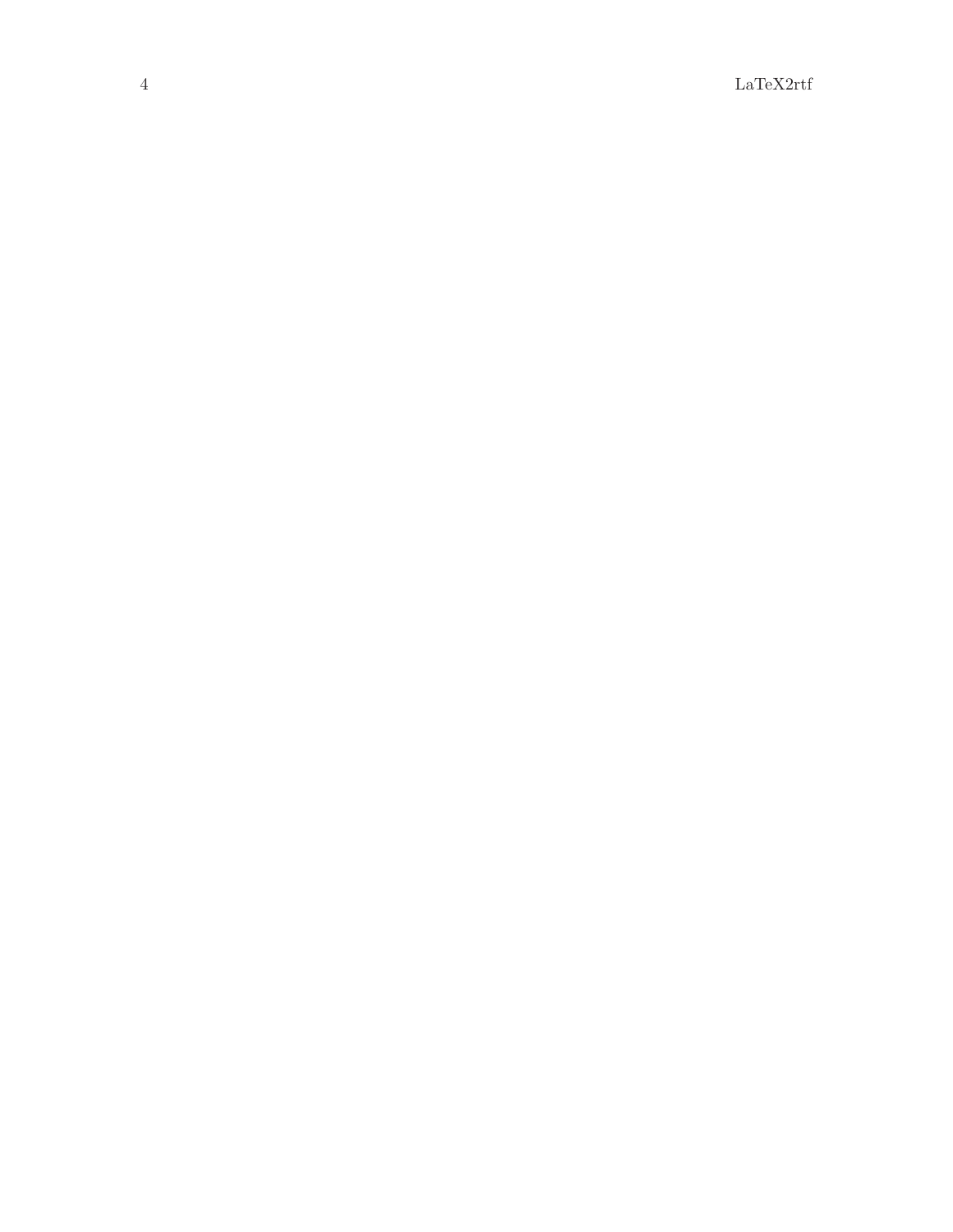## <span id="page-6-1"></span>3 Availability

<span id="page-6-0"></span><sup>L</sup>aTEX2RTF is available for many Unix Platforms, for the Macintosh, and for MS-DOS, including all versions of MS Windows 95.

The MS-DOS version (1.8aa and up) will also run under all MS Windows versions. It requires an i386 processor or better. The Win32 Version requires [Cygnus-Cygwin32.](http://sources.redhat.com/cygwin/) As the MS-DOS version (1.8aa and up) will also run under all MS windows versions, the Win32 version has been discontinued.

Subsequent to 1.8aa, [Scott Prahl](mailto:prahl@ece.ogi.edu) has fixed many bugs, improved handling of tabular environments, significantly improved handling of equations, added macro expansion, improved handling of cross references, added bitmap rendering of equations, and added some support for **\includegraphics** files.

You find the latest version on [SourceForge](http://sourceforge.net/projects/latex2rtf/) and – with some delay – on CTAN sites: e.g., <http://www.dante.de> or <http://www.ctan.org>.

There are a couple of people working on the LAT<sub>E</sub>X2RTF, coordinated by [Wilfried](mailto:W.Hennings@fz-juelich.de) [Hennings](mailto:W.Hennings@fz-juelich.de). Contact the mailing list for the latest news.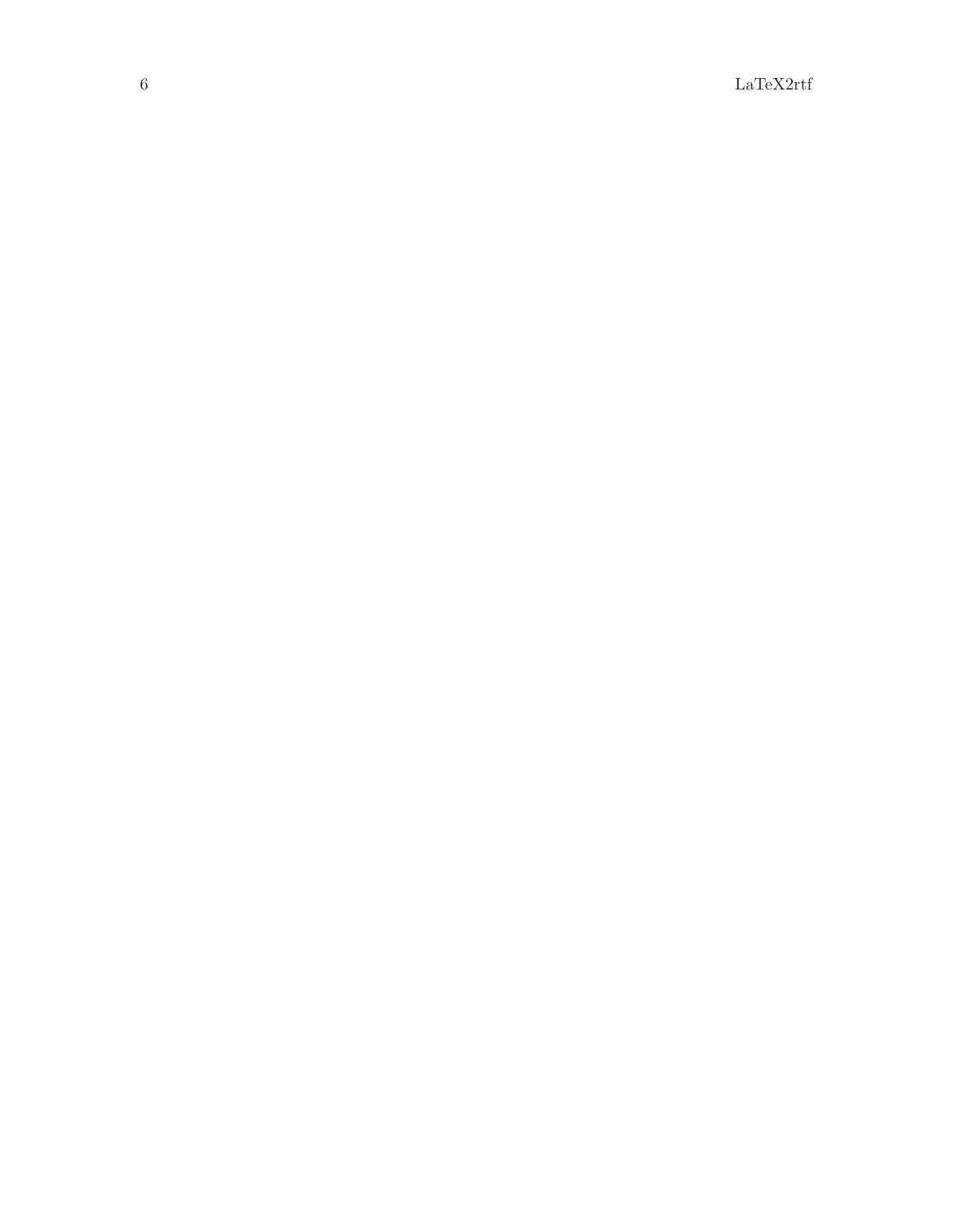## <span id="page-8-0"></span>4 Installing LaTeX2RTF

#### 4.1 General

The documentation of the program is found in the 'doc/' directory in the file 'latex2rtf.texi' in the GNU TeXInfo format. For your convenience, you can find html and PDF versions of the manual there as well.

#### 4.2 UNIX

To install,

- 1. Edit 'Makefile' for your local configuration. In particular, pay attention to the PREFIX variable. If you do not have root access you might wish to set the makefile variable PREFIX to be your home directory.
- 2. As of version 1.9.13, LAT<sub>E</sub>X2RTF supports conversion of LAT<sub>E</sub>X equations to bitmaps using the shell script 'latex2png', found in 'scripts/'. 'latex2png' requires that both LAT<sub>EX</sub> and 'ImageMagick' are installed. LAT<sub>E</sub>X2RTF will translate documents without a working 'latex2png', but some features will be missing.
- 3. make

If this is not your first time installation, you may want to preserve your old configuration ('\*.cfg') files. Copy them to a safe place before installing.

4. make check

[OPTIONAL] This tests LAT<sub>E</sub>X2RTF on a variety of LAT<sub>E</sub>X files. Expect a whole lot of warnings, but no outright errors.

5. make install

If your morth doesn't support the  $\div p'$  option, then create the necessary directories by hand and remove the option from the  $MKDIR$  variable. If you have other problems, just copy 'latex2rtf' and 'latex2png' to a binary directory, and move the contents of the 'cfg/' directory to the location specified by \$CFG\_INSTALL.

```
6. make install-info
```
[OPTIONAL] This installs '.info' files for use with the info program.

You no longer need to define the environment variable RTFPATH. This is only necessary if you move the directory containing the '.cfg' files. Just define RTFPATH to be the path to the new location.

#### 4.3 DOS or Windows

The unix and Mac distributions do not contain an executable for DOS or Windows. Instead, get the DOS port as file 'latex2rtf-x.xx\_dos.zip' (where x.xx is the version number) from [SourceForge](http://sourceforge.net/projects/latex2rtf/)

The DOS distribution contains a precompiled executable which should run under plain DOS and also under any MS Windows system.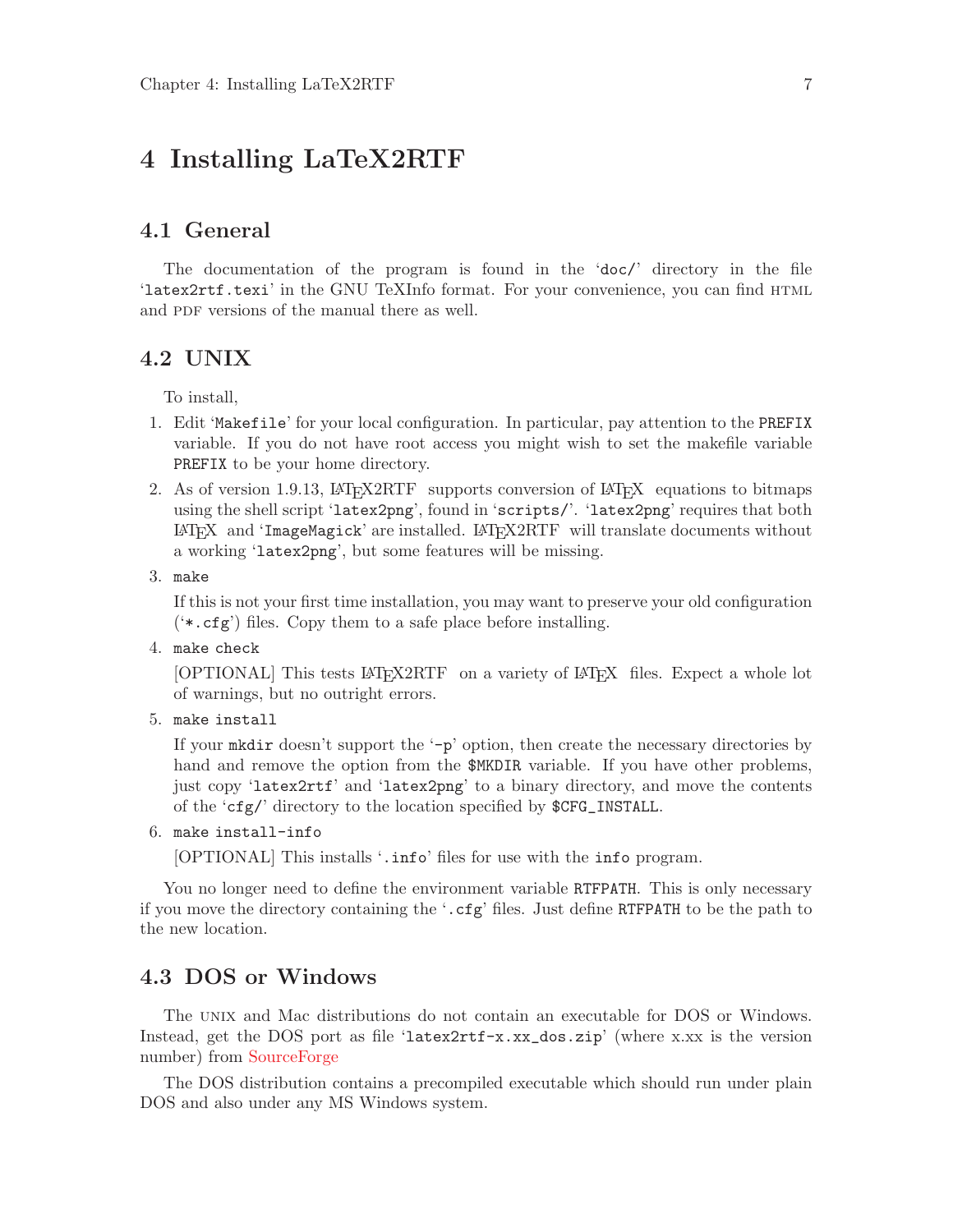<span id="page-9-0"></span>To install latex2rtf, extract all files from the zip archive to C:\l2r or to another folder (i.e. directory) of your choice, preserving the folder structure (winzip: check "use folder names"). If you extracted them to another folder, edit the files 'L2R.BAT' and 'L2RSEM.BAT' and change the pathes to 'LATEX2RT.EXE' and to the cfg files to the folder where you put them.

Make sure that the folder containing the files 'L2R.BAT', 'L2RSEM.BAT' and 'LATEX2PNG.BAT' is in your search path (e.g. adding to your autoexcec.bat: "PATH=...;...;C:\l2r") or put these files into a folder which is in your search path.

The file 'L2R.BAT' or 'L2RSEM.BAT' will call the djgpp generated version 'LATEX2RT.EXE'.

If you want to use the option to convert equations to bitmaps (-M 12), you must have TeX, ImageMagick and Ghostscript installed. This works only on win32 systems (win95, win98, winNT4, win2000, winXP) because ImageMagick is available only for win32, not for pure DOS.

Of TeX, you need a complete installation.

Of ImageMagick, get the version for Win2000. It will also work under win95 and win98. You only need convert.exe.

Of Ghostscript, you only need gswin32c.exe and gsdll32.dll.

Either the folders where TeX, ImageMagick and Ghostscript are installed must be in your search path, or you must edit the file 'LATEX2PNG.BAT' and specify the folders where TeX, ImageMagick and Ghostscript are installed in the SET commands, e.g.

```
...
rem Set path to latex here (ending with \)
rem if it isn't in your search path:
SET TEXDIR=C:\texmf\miktex\bin\
rem Set path to ImageMagick's convert here (ending with \)
rem if it isn't in your search path:
SET MAGICKDIR=C:\ImageMagick\
rem Set path to Ghostscript's gswin32c.exe here (NOT ending with \)
rem if it isn't in your search path:
SET GSDIR=C:\Aladdin\gs6.01\bin
```
#### 4.4 Macintosh

If you want a MacOS X version, make sure that you have installed the developer tools CD that is appropriate for your OS version, and then follow the directions above for unix installation.

There is a classic MacOS PPC port of the  $1.9k$  of LAT<sub>E</sub>X2RTF and I have made a binary distribution of this application. Unfortunately, because I (Scott Prahl) do all development under MacOS X, the binaries for the Classic version often lag (far) behind the current unix version.

To convert a LAT<sub>EX</sub> file, just drag the file onto the LAT<sub>E</sub>X2RTF application icon. The translation is best if there are '.aux' and '.bbl' files in the same folder as the '.tex' file to be converted. These should be generated using LAT<sub>E</sub>X and 'bibtex'.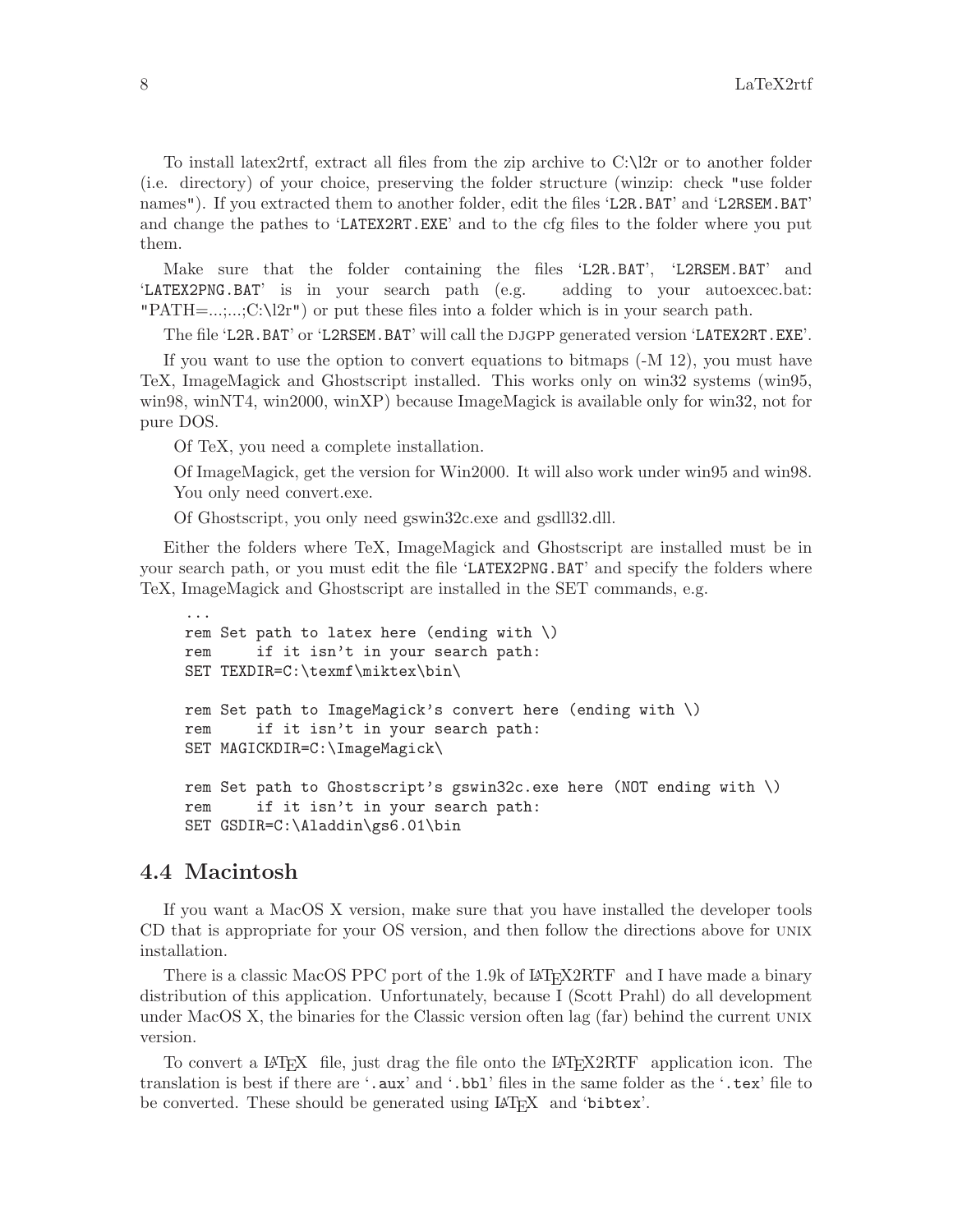### <span id="page-10-0"></span>4.5 Problems Compiling

The code for LAT<sub>E</sub>X2RTF is standard ANSI C. Some possible pitfalls are

- Not correctly defining your compiler in the Makefile. The default is to use gcc.
- Encountering errors because the compiler options. During development all compiler warnings are turned on. However, different compilers have different interpretations of '-Wall' and '-pedantic' and so may generate errors that were not found in a different development system. Plese report these, but a quick fix is to remove all compiler options.
- Not defining RTFPATH (either as environment variable or by the command line parameter -P).
- Not defining HAS\_NO\_STRDUP in the Makefile when your system lacks this facility.

### 4.6 Problems with make check

All the files in the 'test' directory are converted (with more or less success) using <sup>L</sup>aTEX2RTF and are tested before each CVS check-in and with all released tarballs. If you have successfully compiled LATEX2RTF then problems are probably caused by

- Not defining RTFPATH.
- Not defining HAS\_NO\_STRDUP in the Makefile when your system lacks this facility.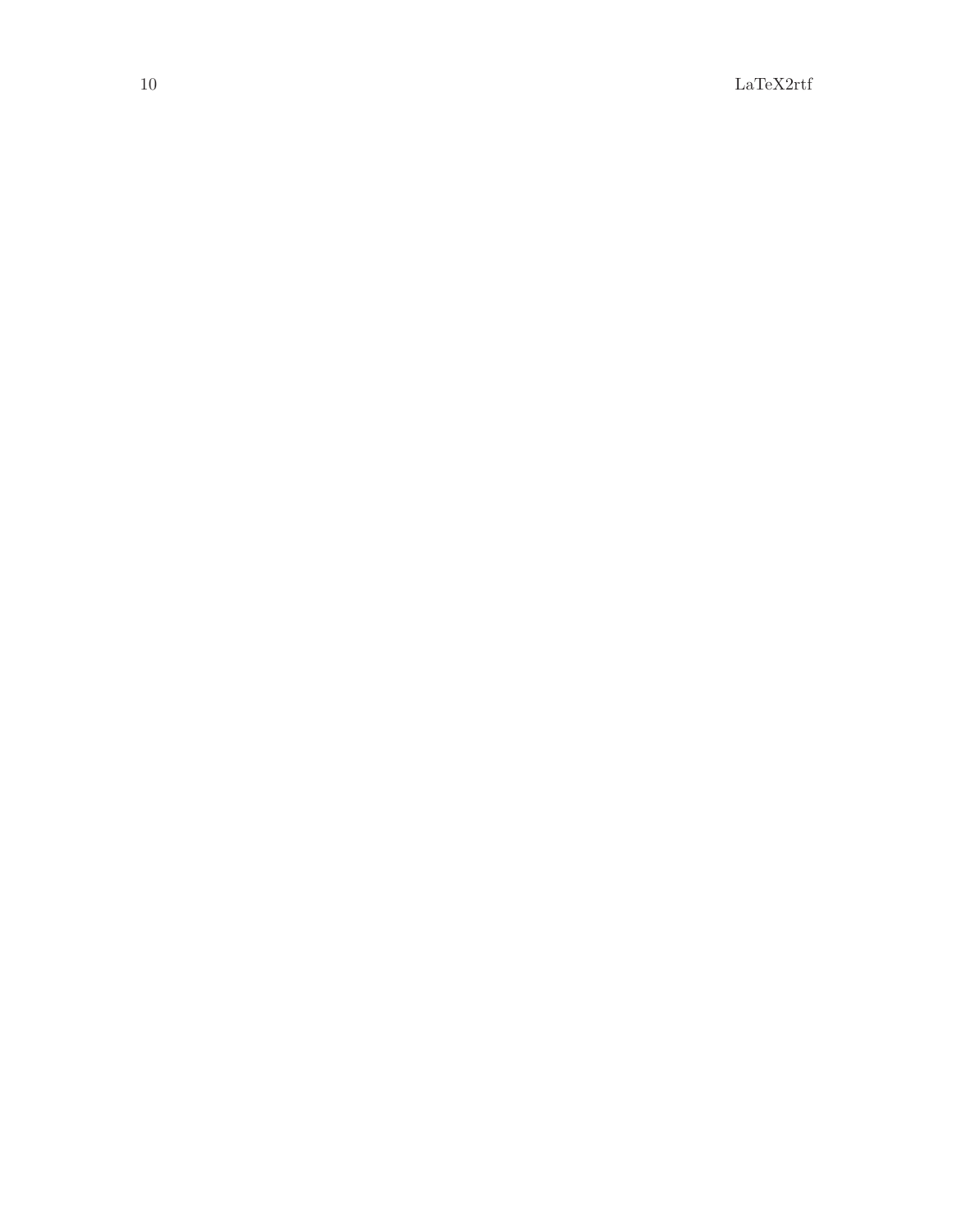## <span id="page-12-1"></span>5 Using LaTeX2RTF

#### 5.1 General Assumptions

LATEX2RTF assumes that the '.tex' file you want to convert is a valid LATEX document. The chances of a successful LAT<sub>EX2RTF</sub> conversion are slightly better than the proverbial snowball's if the  $\cdot$  tex' file doesn't latex properly. Use LAT<sub>E</sub>X to find and correct errors before using LAT<sub>E</sub>X2RTF.

To correctly convert font names you must edit the 'fonts.cfg' configuration file. This file is used to specify the needed font names and how the LAT<sub>EX</sub> default font names should be converted to RTF. See [Section 7.5 \[Font Configuration\], page 20](#page-21-0). LAT<sub>EX</sub> variables and user defined commands are not evaluated. They will be simply ignored. To let LATFX2RTF know the names of variables you can add them in the 'ignore.cfg' file. See [Section 7.4](#page-21-1) [\[Ignore Command\], page 20.](#page-21-1)

The environment variable RTFPATH may contain a search path for the support files (all files ending in  $\cdot$  cfg'). If no file is found during the search in the search-path or if the environment variable is not set, the compiled-in default for the configuration-file directory is used. If the files are not found at all the program aborts.

In the MS-DOS version the search path is separated by ';' in the Unix version by ':'. For the paths themselves apply '\' and '/'. A separator may appear at the beginning or ending of RTFPATH.

Make sure that the configuration files are in the correct directory. LAT<sub>EX2RTF</sub> will need at least 'fonts.cfg', 'direct.cfg', 'ignore.cfg', 'english.cfg'. You may have to change one ore more of them to suit your needs. See [Chapter 7 \[Configuring LaTeX2RTF\], page 19.](#page-20-0)

See [Section 9.2 \[Missing options\], page 25,](#page-26-2) for actual implementations irregularities.

See [Section 9.4 \[Reporting Bugs\], page 26](#page-27-0), for information on how to reach the maintainer.

#### 5.2 LaTeX2RTF Options

<span id="page-12-0"></span>The LAT<sub>E</sub>X2RTF command converts a LAT<sub>E</sub>X file into RTF text format. The text and much of the formatting information is translated to RTF making the new file look similar to the original. The command line syntax is:

```
latex2rtf [-options] inputfile.[tex]
```
The -options may consist of one or more of the following

-a auxfile

specify an '.aux' file (for table and figure references) that differs from 'inputfile.aux'. If this is omitted, the name of the inputfile with the suffix replaced '.aux''will be taken. You must provide both files ('.tex' and the '.aux') to be able to convert cross-references in a LAT<sub>E</sub>X file. The '.aux' is created by running the 'inputfile.tex' through latex.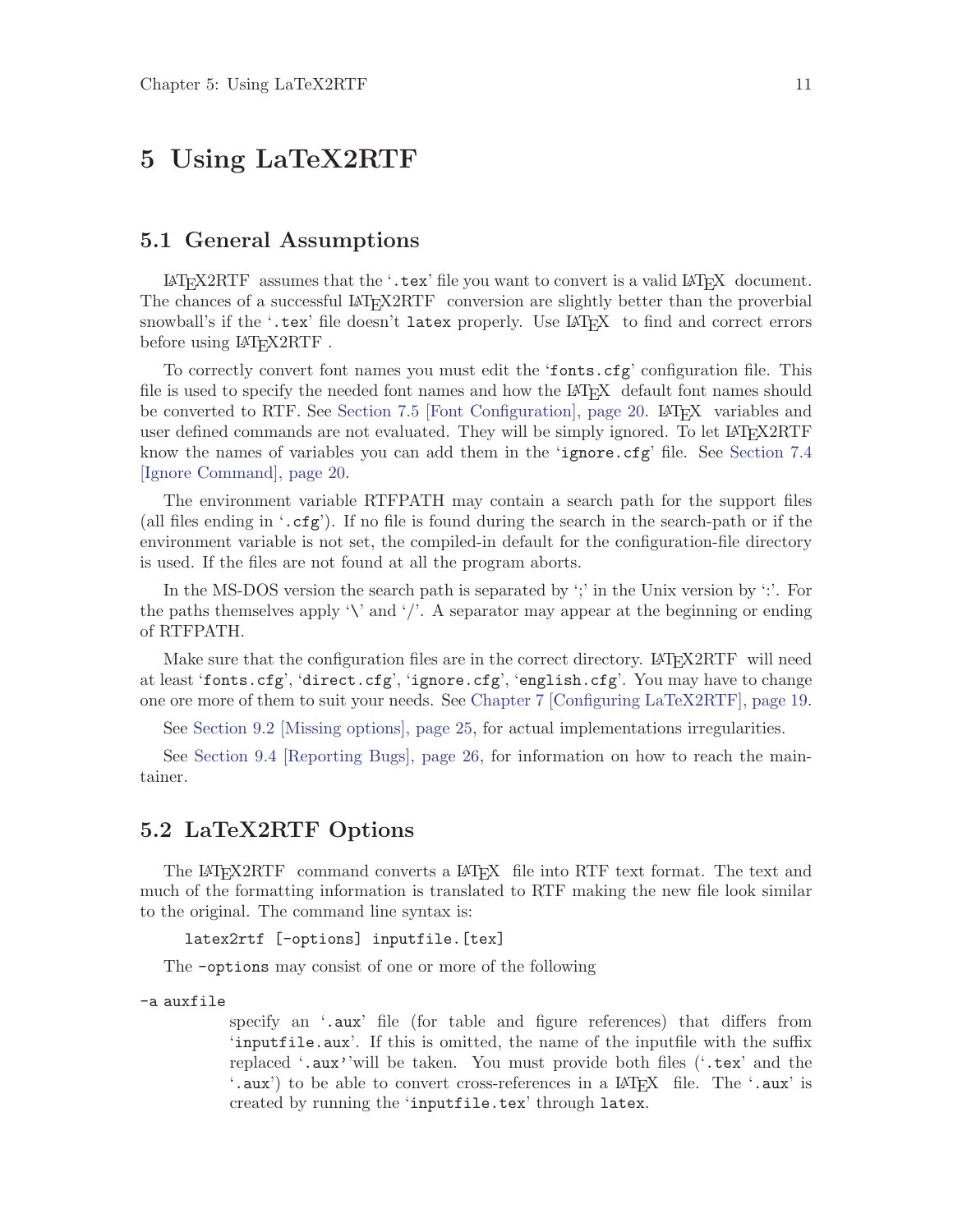#### -b bblfile

Unless an 'bblfile' is specified with the  $-b$  option,  $\mu$ FRX2RTF uses a 'inputfile.bbl'. The 'bblfile' file is used for citations and is typically created by running 'inputfile.aux' through 'bibtex'.

-d The '-d' option determines the amount of debugging information to send to stderr while translating. '0' means only Errors, '1' Warning Messages (default) also. These numbers can go as high as '7'.

#### -i language

used to set the idiom or language used by the  $\text{LATEX}$  document.<br>Typically, this is specified in a  $\text{LATEX2}_{\epsilon}$  document by including Typically, this is specified in a  $\text{LATEX} 2_{\epsilon}$ \usepackage[language]{babel} where language is one of the languages supported by the babel package. All languages listed in the babel system are supported so far as translations for "Chapter," "References," and the like. Specific support for specific options of the german style package are explictly supported. The french translated names are found in the 'french.cfg' file in the 'cfg/' directory. See [Section 7.6 \[Language Configuration\], page 21.](#page-22-0)

- -l same as '-i latin1' (Note that the default behavior is to use 'ansinew' which is a superset of 'latin1'). Included for backwards compatibility.
- -o outputfile

Unless an 'outputfile' is specified with the  $\sim$  option, the resulting RTF filename is formed by removing '.tex' from the 'inputfile' and appending '.rtf'.

-C codepage

used to specify the character set (code page) used in the LAT<sub>EX</sub> document. This is only important when non-ansi characters are included in the LATEX document. Typically this is done in a LATEX  $2\epsilon$  file by using \usepackage[codepage]{inputenc} This command is not needed if the above command is already in the LAT<sub>EX</sub>  $2\varepsilon$  file. You may select any of the following code pages: ansinew, applemac, cp437, cp437de, cp850, cp852, cp865, decmulti, cp1250, cp1252, latin1, latin2, latin3, latin4, latin5, latin9, and next. The default behavior is to use ansinew (code page 1252).

#### -D dots\_per\_inch

used to specify the number of dots per inch for equations converted to bitmaps. This value is also used when picture environments are converted to bitmaps as well as when EPS graphics are converted to png files. The default value is 300 dots per inch.

- -M# where # selects the type of equation conversion. Use
	- -M1 convert displayed equations to RTF
	- -M2 convert inline equations to RTF
	- -M4 convert displayed equations to bitmap
	- -M8 convert inline equations to bitmap
	- -M16 insert Word comment field that the original equation text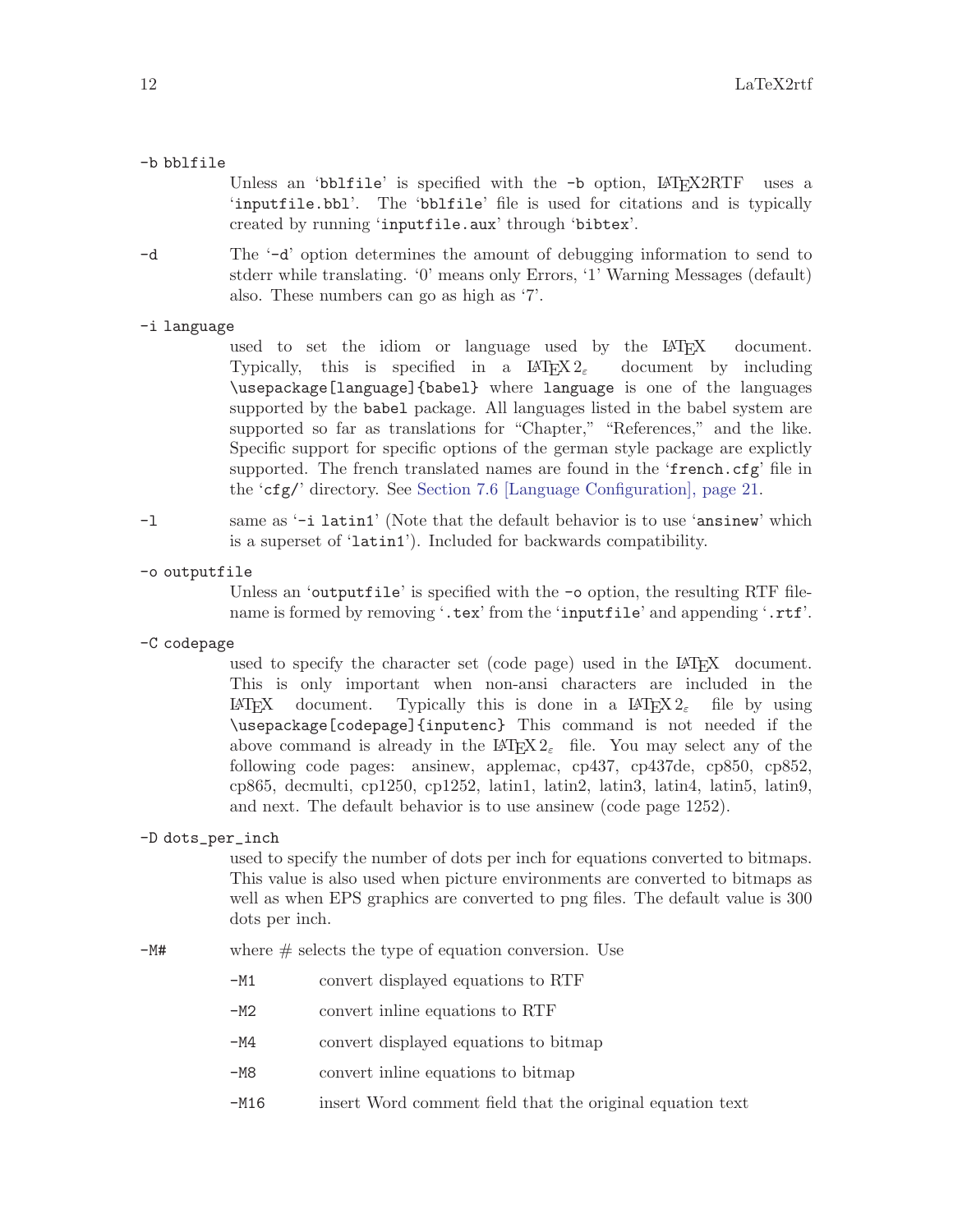<span id="page-14-0"></span>

|                | These switches can be added together to get the desired conversion. Handy<br>examples are |                                                                                                                                                                                                                                            |  |  |  |
|----------------|-------------------------------------------------------------------------------------------|--------------------------------------------------------------------------------------------------------------------------------------------------------------------------------------------------------------------------------------------|--|--|--|
|                | -мз                                                                                       | convert both inline and displayed equations to RTF (default)                                                                                                                                                                               |  |  |  |
|                | -M6                                                                                       | convert in line equations to RTF and displayed equations to bitmaps                                                                                                                                                                        |  |  |  |
|                | $-M12$                                                                                    | convert both inline and displayed equations to bitmaps                                                                                                                                                                                     |  |  |  |
|                |                                                                                           | Bitmap conversion requires that you have installed a working latex 2png script.<br>Producing bitmaps is slow.                                                                                                                              |  |  |  |
| -P/path/to/cfg |                                                                                           |                                                                                                                                                                                                                                            |  |  |  |
|                |                                                                                           | used to specify the directory that contains the . cfg files                                                                                                                                                                                |  |  |  |
| $-S$           |                                                                                           | used to specify that semicolons should be used to separate arguments in RTF<br>fields (instead of commas). Typically this is needed when the machine that<br>opens the RTF file has a version of Windows that uses ',' for decimal points. |  |  |  |
| $-V$           |                                                                                           | prints version information on standard output and exits.                                                                                                                                                                                   |  |  |  |
| -W             |                                                                                           | includes warnings directly in the RTF file                                                                                                                                                                                                 |  |  |  |
| -Z#            |                                                                                           | add the specified number of extra } to the end of the RTF file. This is useful<br>for files that are not cleanly converted by LAT <sub>F</sub> X2RTF.                                                                                      |  |  |  |
|                |                                                                                           |                                                                                                                                                                                                                                            |  |  |  |

With no arguments other than switches starting with a "-",  $\text{LATE}$  acts as a filter, i.e., it reads from stdin and writes to stdout. In addition, diagnostic messages are sent to stderr. If these standard channels are not redirected using < and >, then the input is read from the command line, and both output and error messages are printed on the screen.

If a non-switch argument is present, LAT<sub>EX2RTF</sub> assumes it is the name of the input file. The file must have extension ".tex" but the extension is optional. The output file is constructed from the input file name by removing the extension ".tex" and adding ".rtf".

### 5.3 Debugging

 $-P$ 

With the  $-d'$  option you can specify how much processing information LAT<sub>EX2</sub>RTF reports. If there is a logfile specified the output goes to this file. Nonetheless Warnings and Errors are logged to stderr always.

Possible values of '-d' are

- 0. only errors.
- 1. Translation Warnings (default).
- 2. shows preparsing of sections
- 3. Reasonably high level debugging messages
- 4. Show all function calls
- 5. Show all each character as it is processed
- 6. Show processing of characters as they are output as well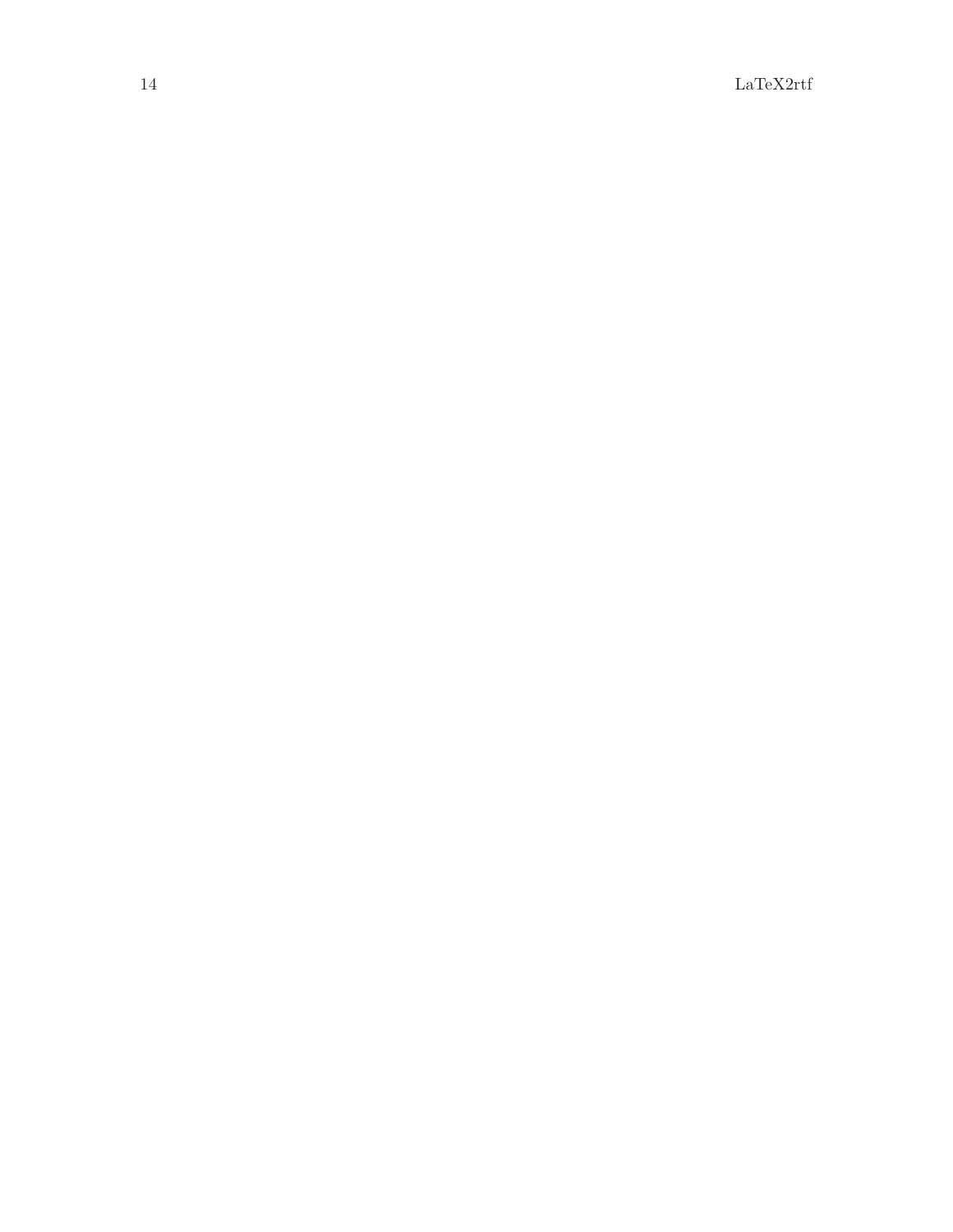## <span id="page-16-1"></span>6 Features

In this chapter you find what styles is LAT<sub>EX2RTF</sub> supposed to translate correctly to RTF.

#### 6.1 LaTeX2e

LATEX2RTF understands most of the commands introduced with  $\text{LATEX } 2_{\epsilon}$ . It supports both the old 2.09 version of \documentstyle[options]{format#} and the newer \documentclass[options]{format}.

#### 6.2 Input Encoding

<span id="page-16-0"></span>It is not necesary to specify the  $-C'$  option if you use  $\usepace{isolation1}$ or  $\downarrow$  documentstyle [isolatin1] $\{... \}$ . LAT<sub>F</sub>X2RTF automagically detects these packages/style options and switches to processing of ISO-Latin1 codes.

#### 6.3 Language Support

The following languages from the Babel package are supported: afrikaans, german, nynorsk, spanish, bahasa, dutch, icelandic, polish, swedish, basque, english, portuges, turkish, brazil, esperanto, irish, romanian, usorbian, breton, estonian, italian, samin, welsh, catalan, finnish, latin, scottish, croatian, lsorbian, serbian, czech, french, magyar, slovak, danish, galician, norsk, slovene,

The only thing that these files do is to translate various words usually emitted by LATEX during processing. For example, this ensures that the LAT<sub>E</sub>X2RTF will provide the correct translation of the word "Chapter" in the converted document.

You can select any of the above languages using the  $-1$  option. This is not needed if your LAT<sub>EX</sub> file contains \usepackage[language]{babel}.

Encountering the 'german' package or documentstyle option (by H. Partl of the Viena University) makes LATEX2RTF behave like that: German Quotes, German Umlauts by "a, etc.... This support is programmed directly into  $\text{LATE}$  and supporting similar features for other languages will require patching the source code.

See [Section 7.6 \[Language Configuration\], page 21](#page-22-0), for details on how to write a 'language.cfg' file for your language by yourself.

#### 6.4 Cross References

Cross references include everything that you might expect and then some: bibliographic citations, equation references, table references, figure references, and section references. Section, equation, table and figure references are implemented by placing RTF bookmarks around the equation number (or table number or figure number).

Page references work but are implemented as "warm" cross-references. This means that Word does not automatically update the page references when the file is opened. To update the page references you must select the entire document (in Word) and press F9.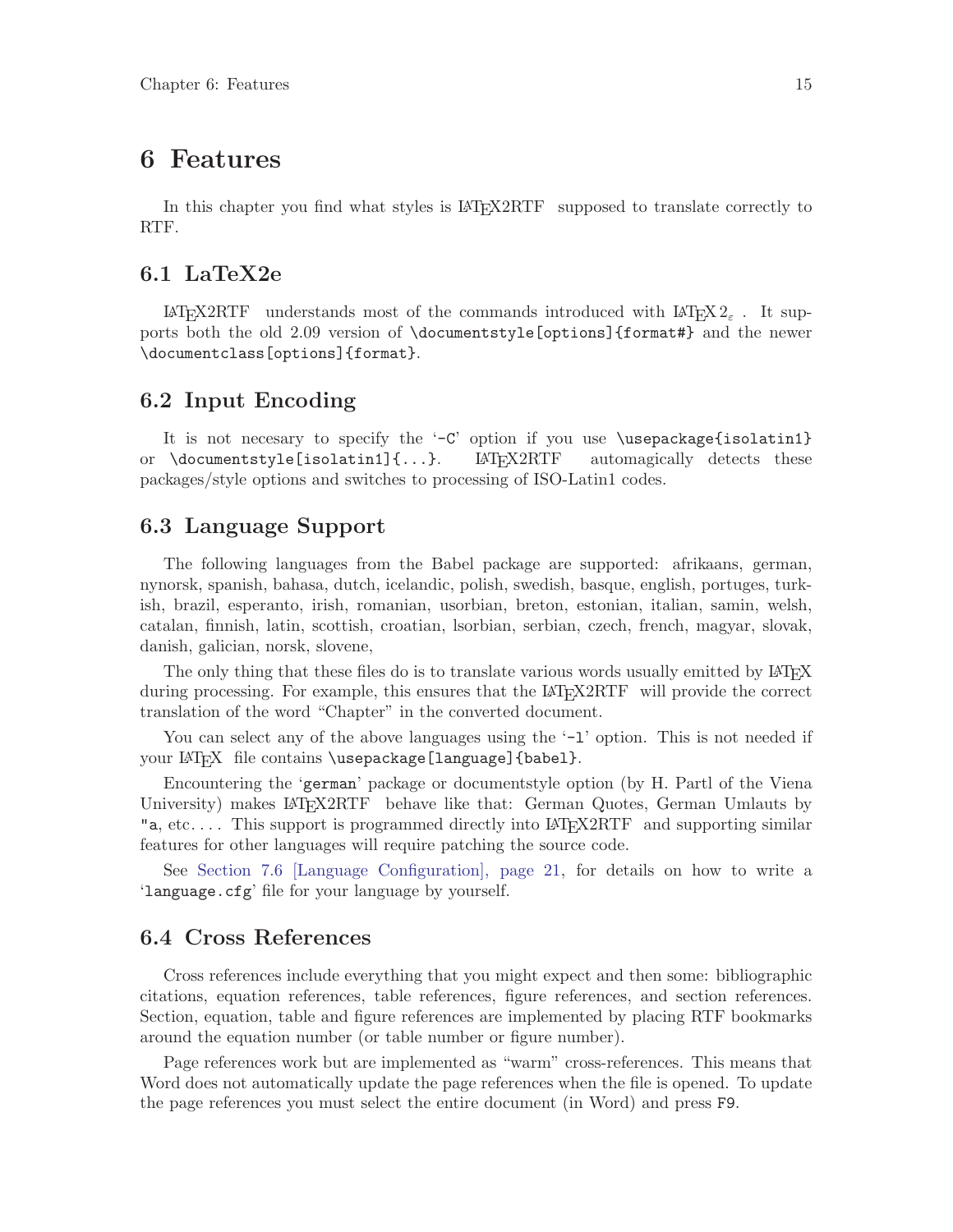<span id="page-17-0"></span>Bibliographic references currently require that a valid '.aux' file be present. This is where LAT<sub>EX2</sub>RTF obtains the reference numbers. It would be nice if LAT<sub>EX2</sub>RTF just automatically numbered the references when there was no  $\cdot$  aux' file, but LAT<sub>EX2RTF</sub> does not do this yet.

Footnotes are implemented and appear at the bottom of each page.

Indexing is reasonable well supported. The simple mark-up of makeindex

```
\index{topic!subtopic@\textit{subtopic}}
```
is supported. The rest of the fancy indexing stuff is not implemented. The index is created at the location of the \printindex command. When a file with an index is first opened in Word, you must select the entire file and update the page references and fields by pressing F9.

Currently, there is no support for \labels of \items in enumerate environments.

The conversion of cross-references is not perfect because of the different mechanisms in the LAT<sub>EX</sub> and Word worlds. In particular, if there are multiple  $\lambda$  abel in a figure, table, or section environment then only the first gets processed. It is also possible to confuse the LAT<sub>E</sub>X2RTF in equarray environments.

#### 6.5 Equations

There are four separate levels of equation translation based on the -M switch, See [Sec](#page-12-0)[tion 5.2 \[LaTeX2RTF Options\], page 11](#page-12-0). Each equation is now converted either to an EQ field or to a bitmap.

This is an interim solution (for some definition of "interim"). Ideally the equations would become OLE equation objects in the RTF file, but this needs to be implemented.

Some functions in the EQ fields have two or more parameters with a separator between each two. Unfortunately, the interpretation of these separators depends on the country specific settings in the MS Windows system in which the rtf file is opened. E.g. in English versions of MS Windows, the default parameter separator is the comma, in German versions the default is the semicolon. If the parameter in the RTF file does not match the Windows setting, some EQ fields are not interpreted correctly. You can check and set the separator in [Windows control panel - country settings - numbers - list separator]. By default, latex2rtf uses the comma as separator. If latex2rtf is called with the command line parameter -S , the semicolon is inserted as parameter delimiter.

#### 6.6 Tables

The table code is currently barely working. It needs to be rewritten.

#### 6.7 Graphics

There is now rudimentary support for \includegraphics. Three file types will be inserted into the RTF file without needing conversion: .pict, .jpeg, and .png files. EPS files are converted to PNG using convert from the ImageMagick package.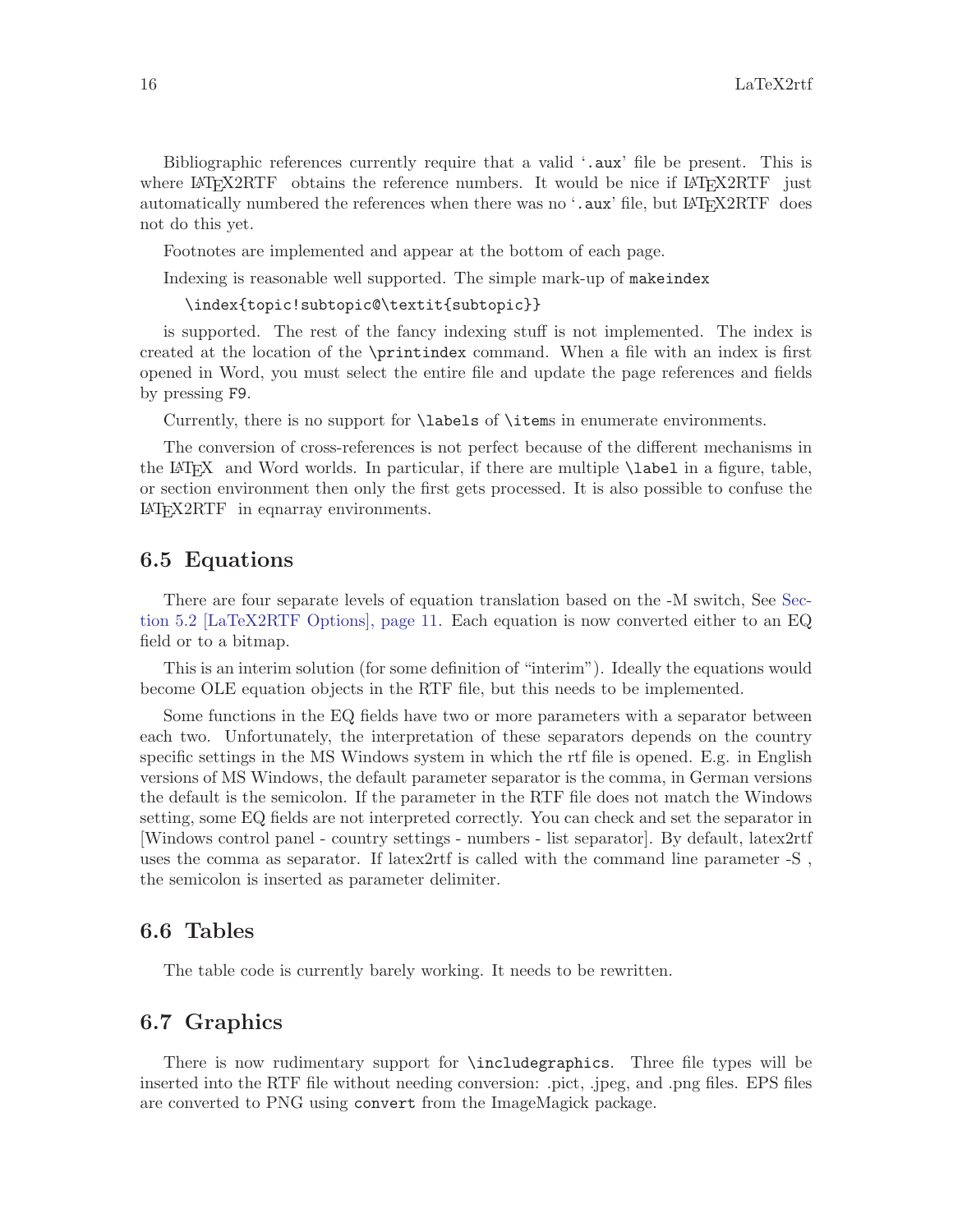### <span id="page-18-0"></span>6.8 Pagestyles

If there is no \pagestyle command, the RTF output is generated as with plain pagestyle, i.e. each page get's its page number centered at the bottom.

You must turn this off with the \pagestyle{empty} command in the LAT<sub>EX</sub> file if you don't want pagenumbers. The headings and myheadings styles are silently ignored by now. The twosided option to the \documentstyle or \documentclass produces the corresponding RTF tokens. Note that these features require RTF Version 1.4.

#### 6.9 Hyperlatex

Hyperlatex support is largely broken at the moment, but continues to improve.

Otfried Schwarzkopf has created the "Hyperlatex Markup Language" which is a "little package that allows you to use LAT<sub>EX</sub> to prepare documents in HTML." It brings an Emacs lisp program with it to convert the Hyperlatex file to HTML. Hyperlatex can be obtained from the CTAN-sites, See [Chapter 3 \[Availability\], page 5.](#page-6-0) There are two convenient commands that avoid typing: \link and \xlink that generate an "internal" label which then is used in the following \Ref and \Pageref commands.

<sup>L</sup>aTEX makes it possible to write '\link{anchor}[ltx]{label}', which typesets: 'anchor ltx'. LaTEX2RTF does NOT support this aproach since the optional parameter is thrown away right now, See [Chapter 9 \[LaTeX2RTF under Development\], page 25.](#page-26-3)

Note that you have to update your '.cfg' files if you are upgrading, since there are a lot of HTML oriented commands in Hyperlatex that we simply can 'ignore'.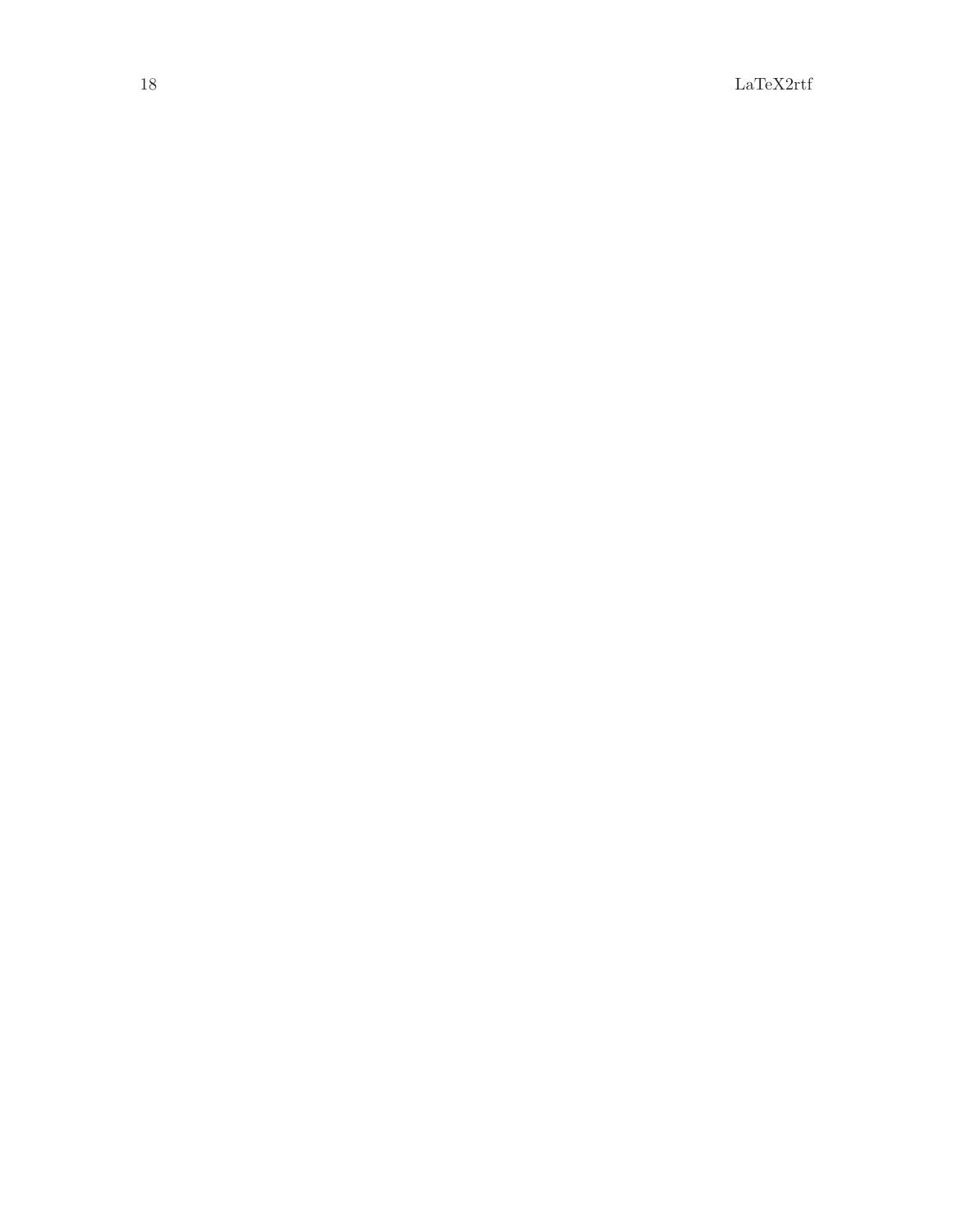## <span id="page-20-1"></span>7 Configuring LaTeX2RTF

#### <span id="page-20-0"></span>7.1 Input processing

On processing input LATEX2RTF first converts the LATEX special characters. If it encounters one of the standard commands it is converted internally. If a command is not known to LAT<sub>E</sub>X2RTF it is first looked up in 'direct.cfg' and the RTF code specified there is output. If not found there it is looked up in the section 'ignore.cfg'. This file includes a lot of LAT<sub>EX</sub> commands that do not affect the output (cross reference information and the like), or that we are not able or willing to convert to RTF.

```
You can use 'ignore.cfg' if you get tired of seeing
```
WARNING: command: 'foo' not found - ignored

and you don't need 'foo' in your RTF document. It would be nice to send your additions to the IAT<sub>F</sub>X2RTF mailing list for inclusion in later distributions.

<sup>L</sup>aTEX2RTF accepts Unix, MS-DOS, and Macintosh line ending codes (\n, \r\n and \r). The files it creates are the line ending for the platform on which LAT<sub>E</sub>X2RTF was compiled.

The LAT<sub>EX</sub> file may have been created with a wide variety of character sets. If the <sup>L</sup>aTEX lacks the \package[codepage]{inputenc} definition, then you may need to use the command line switch to manually select the proper code page. See [Section 6.2 \[Input](#page-16-0) [Encoding\], page 15.](#page-16-0)

#### 7.2 Output formatting

On writing output, LAT<sub>EX2RTF</sub> generates \n as line ending code. Your RTF Reader should accept this on any platform. If you ftp your RTF file from or to MS-DOS platforms the line ending code can be converted to  $\mathcal{r}\$ n. As this should also be legal to any RTF Reader the resulting RTF rendering should not be affected.

<sup>L</sup>aTEX2RTF does not offer a whole lot of flexibility in how files are translated, but it does offer some. This flexibility resides in four files 'direct.cfg', 'ignore.cfg', 'fonts.cfg', and 'language.cfg'. These filese are documented in the next four sections.

#### 7.3 Direct Conversion

The file 'direct.cfg' is used for converting  $\mathbb{A}T\mathbb{R}X$  commands by simple text replacement. The format consists of lines with a LAT<sub>EX</sub> command with backslash followed by comma. The rest of the line until a '.' character will be written to the RTF file when the command is found in the  $\Delta T_{\rm F}X$  file. Lines starting with a '#' character are ignored. After the '.' everything is ignored to end of line. To select a specific font use \*fontname\*, where fontname be defined in 'fonts.cfg'. To write the '\*' character use '\*\*'.

\alpha,{\f\*Symbol\* a}. #alpha in the Symbol Font \copyright,\'a9.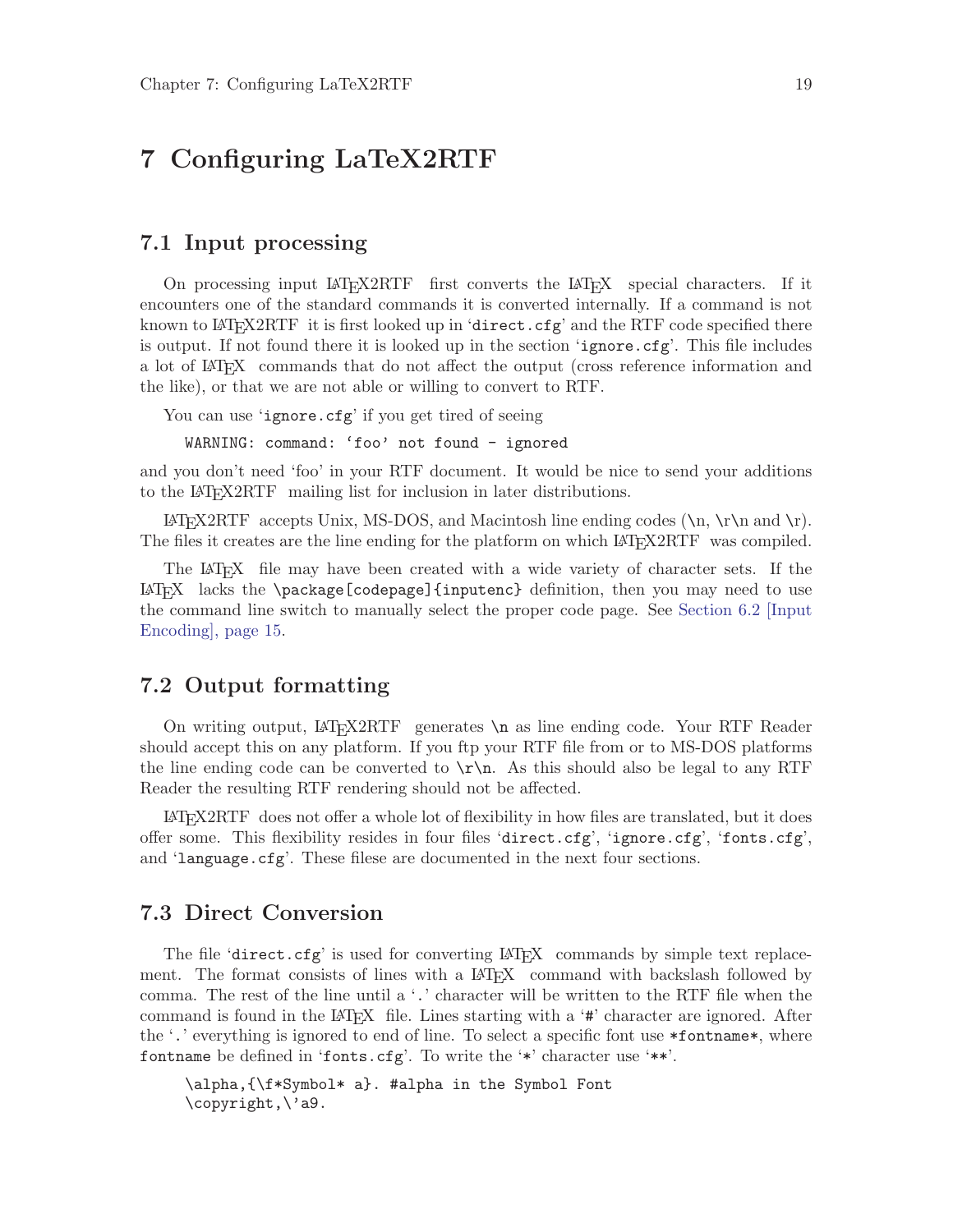#### <span id="page-21-2"></span>7.4 Ignore Command

<span id="page-21-1"></span>The file 'ignore.cfg' is used for defining how to ignore specific commands. This file is used for recognition of LAT<sub>EX</sub> variables, user defined variables, and some simple commands. All variables are ignored but the converter must know the names to correctly ignore assignments to variables. Lines in this file consist of a variable name with backslash, followed by comma and the type of the variable followed by '.'. Possible types are

| 'NUMBER'    | simple numeric value                                                                                                                                                  |  |  |  |
|-------------|-----------------------------------------------------------------------------------------------------------------------------------------------------------------------|--|--|--|
| 'MEASURE'   | numeric value with following unit of measure                                                                                                                          |  |  |  |
| 'OTHER'     | ignores anything to the first character after '=' and from there to next space.<br>e.g., \setbox\bak=\hbox                                                            |  |  |  |
| 'COMMAND'   | ignores anything to next $\forall$ and from there to the occurence of anything but a<br>$letter e.g., \newbox\bak$                                                    |  |  |  |
| 'SINGLE'    | ignore single command e.g., \noindent                                                                                                                                 |  |  |  |
| 'PARAMETER' |                                                                                                                                                                       |  |  |  |
|             | ignores a command with one parameter e.g., \foo{bar}                                                                                                                  |  |  |  |
| 'PACKAGE'   | does not produce a Warning message if PACKAGE is encountered, e.g., 'PACK-<br>AGE, kleenex.'                                                                          |  |  |  |
| 'ENVCMD'    | processes contents of unknown environment as if it were plain LAT <sub>F</sub> X eg. 'EN-<br>VCMD, environ.' Therefore \begin{environ} text \end{environ}' as 'text'. |  |  |  |
|             |                                                                                                                                                                       |  |  |  |

'ENVIRONMENT'

ignores contents of that environment, e.g., with 'ENVIRONMENT,ifhtml.' \begin{ifhtml} text \end{ifhtml} ignores 'text'.

The types are in upper case exactly as above. Do not use spaces. Lines starting with a '#' character are ignored. After the '.' everything is ignored to end of line. Example:

\pagelength,MEASURE.

### 7.5 Font Configuration

<span id="page-21-0"></span>The file 'fonts.cfg' contains the font name mapping. For example, this file determines what font is used to represent  $\rm \Gamma$  characters in the RTF file.

A line consists of a font name in LaTEX followed by comma and a font name in RTF. The end is marked by a  $\cdot$ .'. No spaces are allowed. The LAT<sub>EX</sub> font will be converted to the RTF font when it is found in the LAT<sub>EX</sub> file. If multiple translations for the same LAT<sub>EX</sub> font are specified, only the first is used. All fonts in a LAT<sub>E</sub>X file that are not in this file will be mapped to the default font. All RTF fonts listed in this file will be in every RTF file header whether used or not. Lines starting with a '#' character are ignored. After the '.' everything is ignored to end of line.

To add a RTF font not used as substitute for a  $\mathbb{F}$ F<sub>EX</sub> font — for example a Symbol font used in 'direct.cfg' — use a dummy  $\text{Lip}X$  name like in the following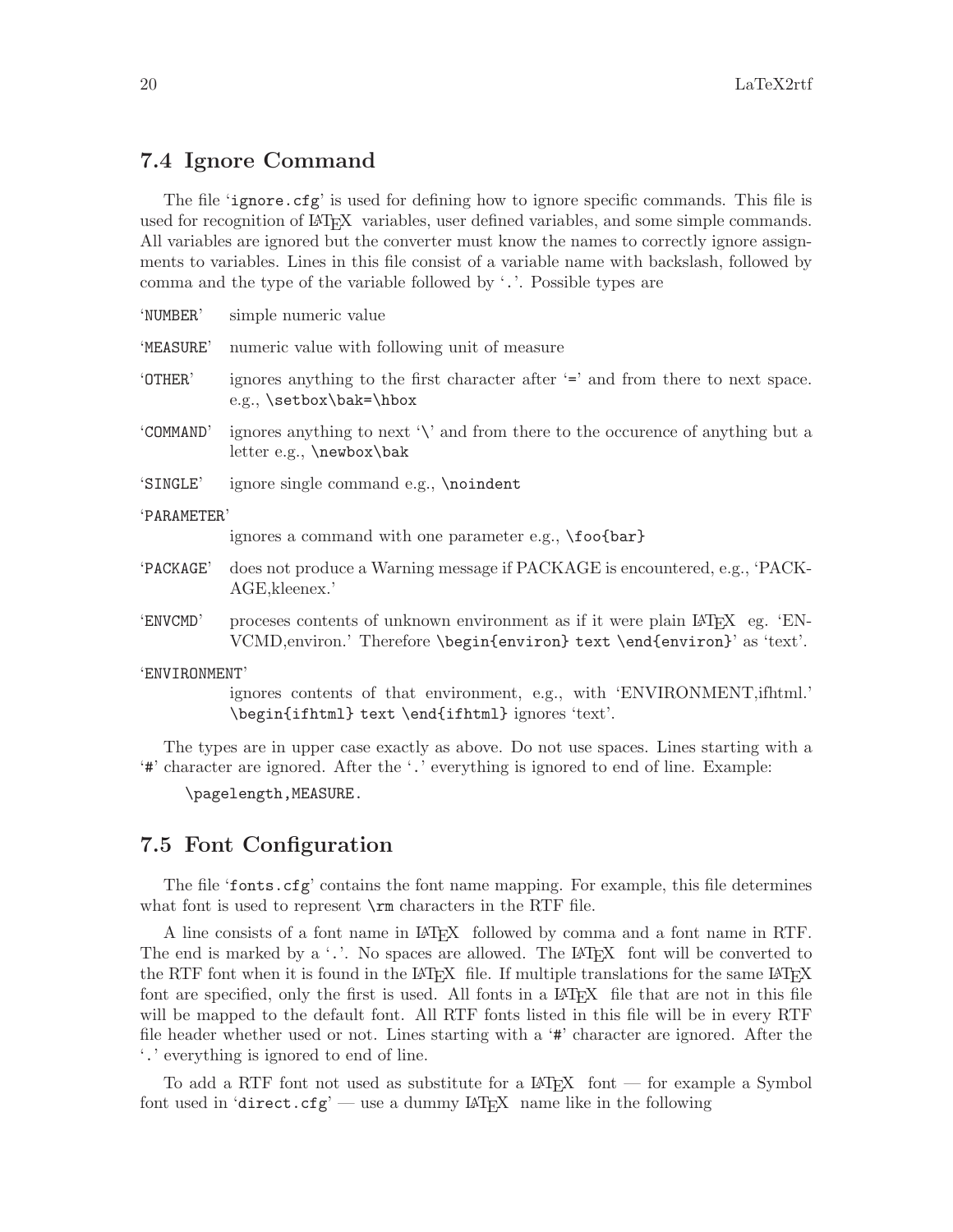<span id="page-22-1"></span>Dummy3,MathematicalSymbols.

Make sure you use the correct font name. Take care of spaces in font names. The default fonts are named Roman \rm, Slanted \sl, Sans Serif \sf, Typewriter \tt, or Calligraphic \cal.

### 7.6 Language Configuration

<span id="page-22-0"></span>The file(s) 'language.cfg' control the translation of LAT<sub>E</sub>X 's "hardcoded" sectioning names. The standard IATEX styles have some fixed Title names like 'Part', 'Reference' or 'Bibliography' that appeared in English or German in the output with the original versions of LAT<sub>E</sub>X2RTF.

It is unlikely that you will need to create a new 'language.cfg' file. However, just look at one of the existing files and follow the pattern. The format is really simple.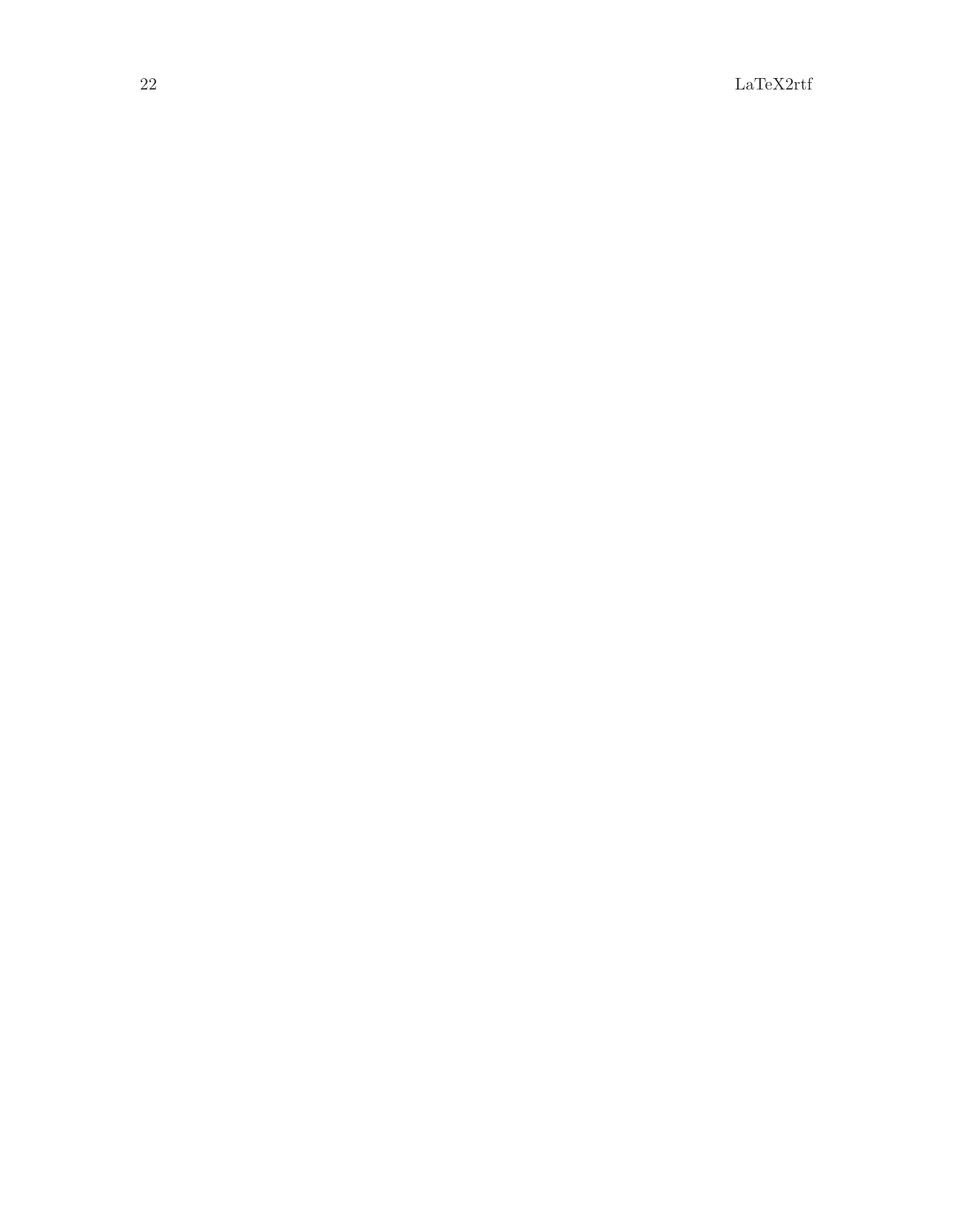## <span id="page-24-0"></span>8 Error Messages and Logging

As stated in the Debugging section, LAT<sub>EX</sub>2RTF provides a means to control the amount of debugging information through the  $-\frac{d\mathbf{H}'}{dt}$  switch. By using a debugging level of 4, you can get a pretty good idea of what LATEX command caused the problem and what line that command might be found on.

#### 'Fatal error messages'

indicate a bug in the source code. PLEASE report them, if they do not apear in the documentation. See [Section 9.4 \[Reporting Bugs\], page 26](#page-27-0).

#### 'Error messages'

always abort the program and are caused by conditions that prevent further conversion of the input file. Typically this is cause by  $\text{LATF}$  $\chi$  2RTF getting hopelessly confused by the number of braces in the LAT<sub>EX</sub> file.

#### 'Warning messages'

inform you, that there is some conversion loss from LAT<sub>EX</sub> to RTF, or that the output file has some restrictions on some RTF Readers. Most of these warnings can be supressed by add the offending command to the 'ignore.cfg' file.

Error and Warning messages should follow the GNU Coding standards, i.e. they have the format

#### inputfile':line: Error|Warning: message

You can also control the level of debugging output by inserting \verbositylevel{#} in the LAT<sub>EX</sub> file. This is very handy if you have a large LAT<sub>EX</sub> file that is failing in only a small section. For example,

```
problem free latex file ....
\verbositylevel{5}
problematic code
\verbositylevel{0}
```
will cause a huge amount of debugging information to be emitted for the problematic code.

Error reporting and logging still has many inconsistencies, but it gets better with each release. Don't try to make any sense in debugging levels above 4, these are for my own delight only and can change significantly between versions.

The 'inputfile' may be incorrectly identified if it is incorporated through \input or \include. The line may be also be wrong at times. See [Section 9.3 \[Known Bugs\], page 25.](#page-26-1)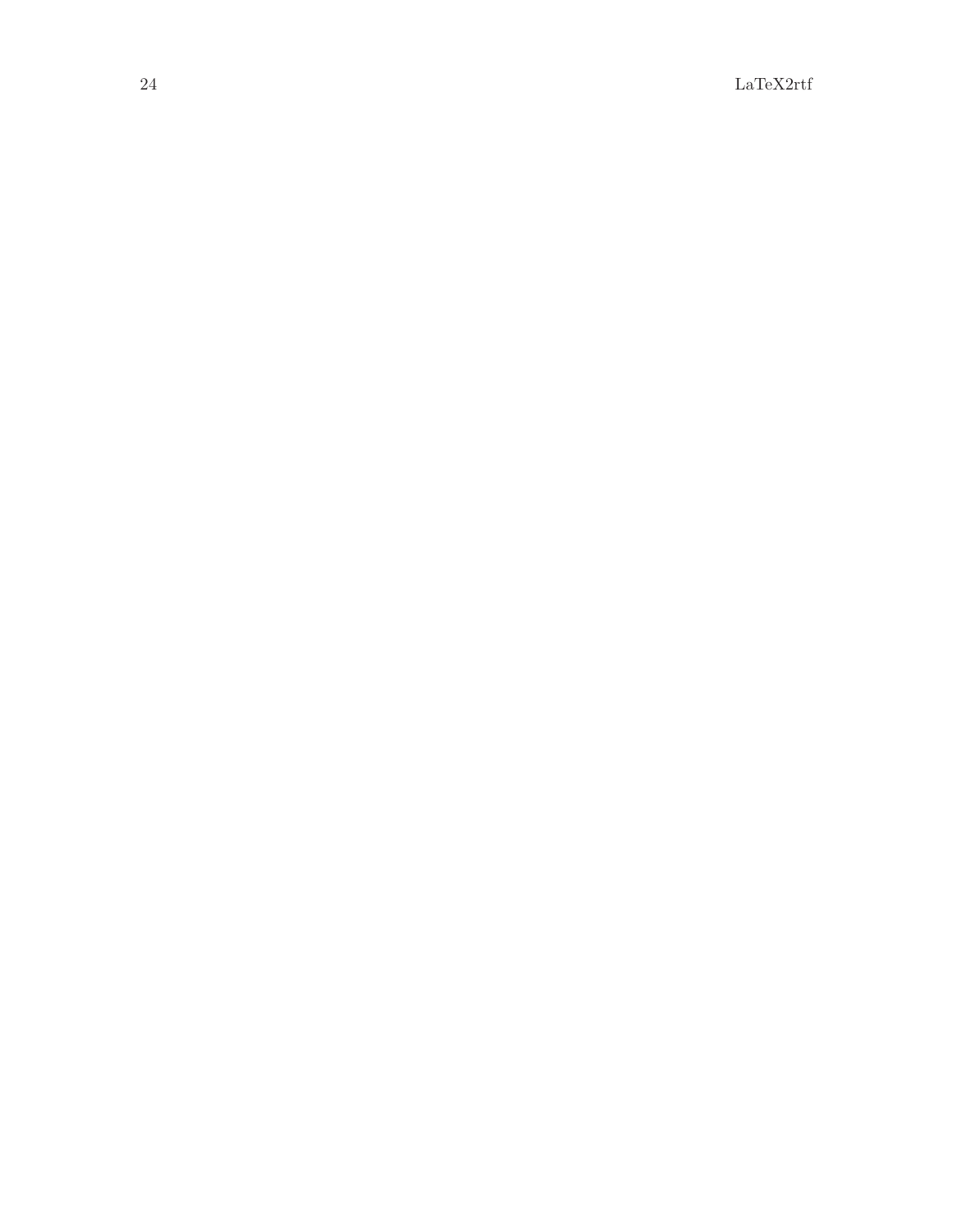## <span id="page-26-4"></span>9 LaTeX2RTF under Development

### <span id="page-26-3"></span>9.1 Unimplemented Features

- <span id="page-26-0"></span>• LAT<sub>EX2</sub>RTF ignores some of the optional parameters of \documentstyle
- Need to finish code page support. Some characters that need to be constructed using RTF \field commands are not implemented.
- Add the code to produce the corresponding chapter, section, and page numbering with headings and myheadings pagestyles. Implement \markboth and \markright.
- To support \tableofcontents there would be two approaches: Transfer sectioning information, title text and then produce page numbers by the rtf- reader. Scan and label all of the sectioning commands while reading and then construct the sectioning information using these labels. Needs two passes on LAT<sub>E</sub>X input.
- Include the GNU gettext package to internationalize LAT<sub>E</sub>X2RTF 's Messages.

#### 9.2 Missing options

<span id="page-26-2"></span>Missing or buggy command line options.

- '-V' The version information output is not compatible with the GNU Coding Standards. '-d' Information logging and Error reporting is not implemented consistently. Need
- to test and track problems with the linenumber and with the file name.
- $\langle -? \rangle$  There should be an option to intersperse RTF-Output with the LAT<sub>EX</sub> input that produced it to aid debugging.
- '-q' There should be a '-q' (quiet) option, to suppress Warning Messages. By now this can be achieved by the '-d0' option.

'-rmajor.minor'

There should be an option that restrict the generation of RTF code with version greater than major,minor. Actually this is done at compile time. There are some Warning messages if "newer" RTF Code is generated, but it is not consistent at all.

```
'--long_names'
```
It would be useful to implement the GNU long option names, e.g.: '–debug', '–output file', '–quiet', etc. This could be done by switching to the GNU getopt package.

#### 9.3 Known Bugs

<span id="page-26-1"></span>1. The first parameter of a \link{anchor}[ltx]{label} is converted to the rtf-output. Label is stored to hyperref for later use, the optional parameter is ignored. [ltx] should be processed as Otfried recommends it, to use for exclusive  $\mathbb{L}T_{\text{FX}}$  output.e.g: \link{readhere}[~\Ref]{explaining: chapter}. Since {explaining:chapter} is yet read by LaTEX and hyperlatex when [...] is evaluated it produces the correct reference.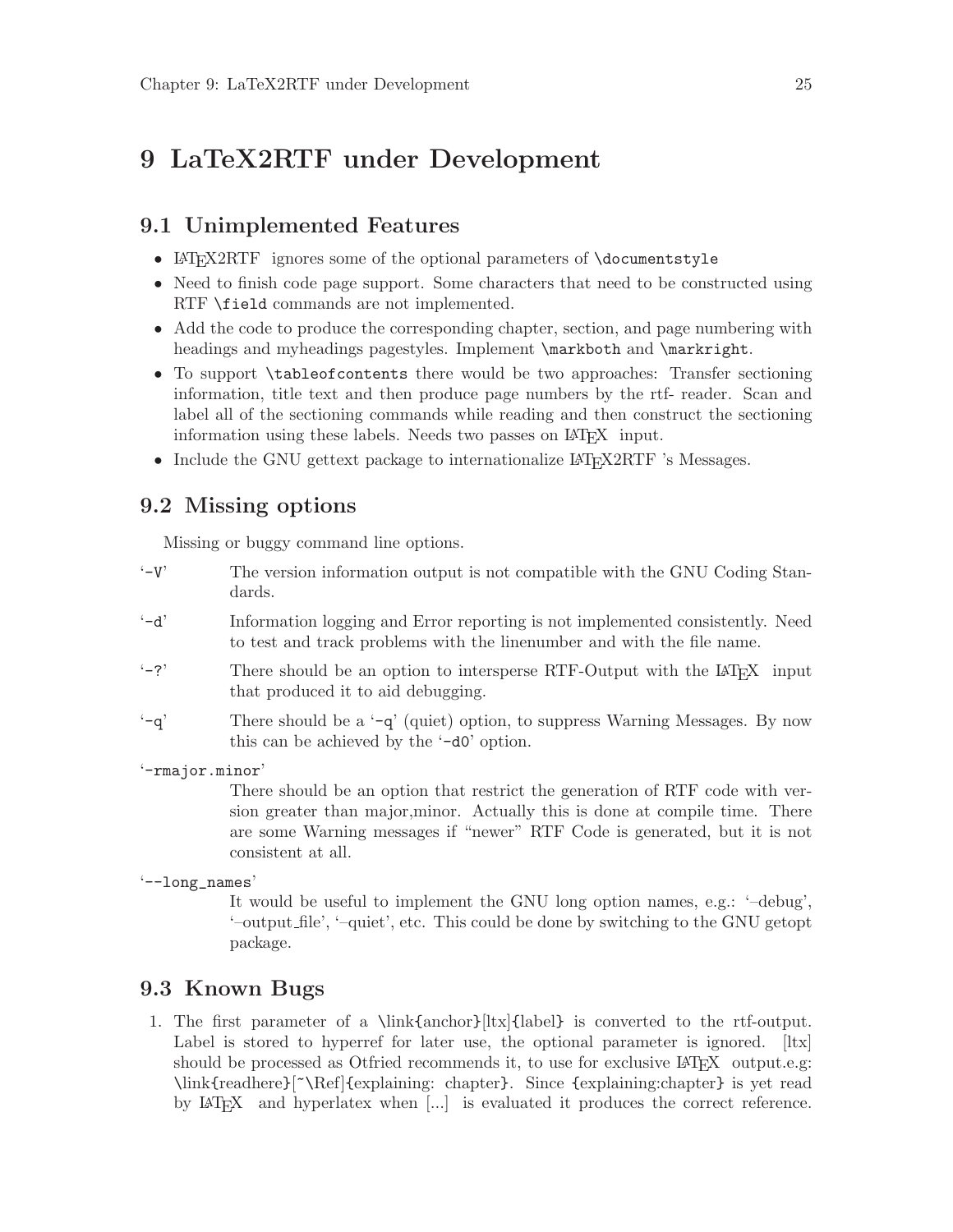<span id="page-27-1"></span><sup>L</sup>aTEX2RTF is only strolling from left to right through the text and can't remember what she will see in the future.

2. The diagnostics routine does not output the correct (actual) inputfilename. ('.aux', '.bbl', \input).

### 9.4 Reporting Bugs

<span id="page-27-0"></span>Report bugs to to the bug tracking system at [SourceForge](http://sourceforge.net/projects/latex2rtf/). Only report bugs for the latest version of LAT<sub>EX2</sub>RTF that is available. Please provide the following information and observe the following guidelines when reporting a bug in the program:

- 1. State the version of LAT<sub>E</sub>X2RTF that you are using. You can get the version by specifying the  $\div V$  option to  $\angle M$ <sub>F</sub>X2RTF.
- 2. Specify the your operating system and version. Be sure to check the file 'Makefile' for settings that may be specific to your machine, especially for some versions of SunOS there may be settings which are needed to compile successfully. Do this before submitting a bug report.
- 3. If the program produces wrong output or does not work for you, include a short LAT<sub>EX</sub> file along with a description of the problem. Isolating the bug into a small  $\text{LATEX}$  file does two things. First, it provides a file that can be used to test future versions of <sup>L</sup>aTEX2RTF and second, it certainly improves the chances that the bug will get some attention. Do not send me large LAT<sub>EX</sub> or RTF files, I simply do not have the time to wade through large files to search for a bug!
- 4. Be patient. I am maintaining the program in my free time. I did not write most of the code. Often I do not have the time to answer to your question. I will, however, try to fix reported bugs in upcoming releases.

### 9.5 Todo List

Scott's ToDo list

- Use  $lex/year$  to implement getSection
- Rewrite table code
- Add support for pagestyle
- Improve graphic/graphicx support
- Better support for ignoring commands

Georg's todo list

- Make this Manual more consistent, the ToDo and Known Bug List shorter and the Features List longer.
- Harmonize all of the error and warning messages.
- Put warnings everywhere applicable about producing RTF 1.4 tokens.
- Provide an Error and Warning recovery guide to the user.
- Add a chapter with lists of all LAT<sub>EX</sub> commands that convert, and that do not convert to RTF, including their status (for future releases, never, partially functional, ...).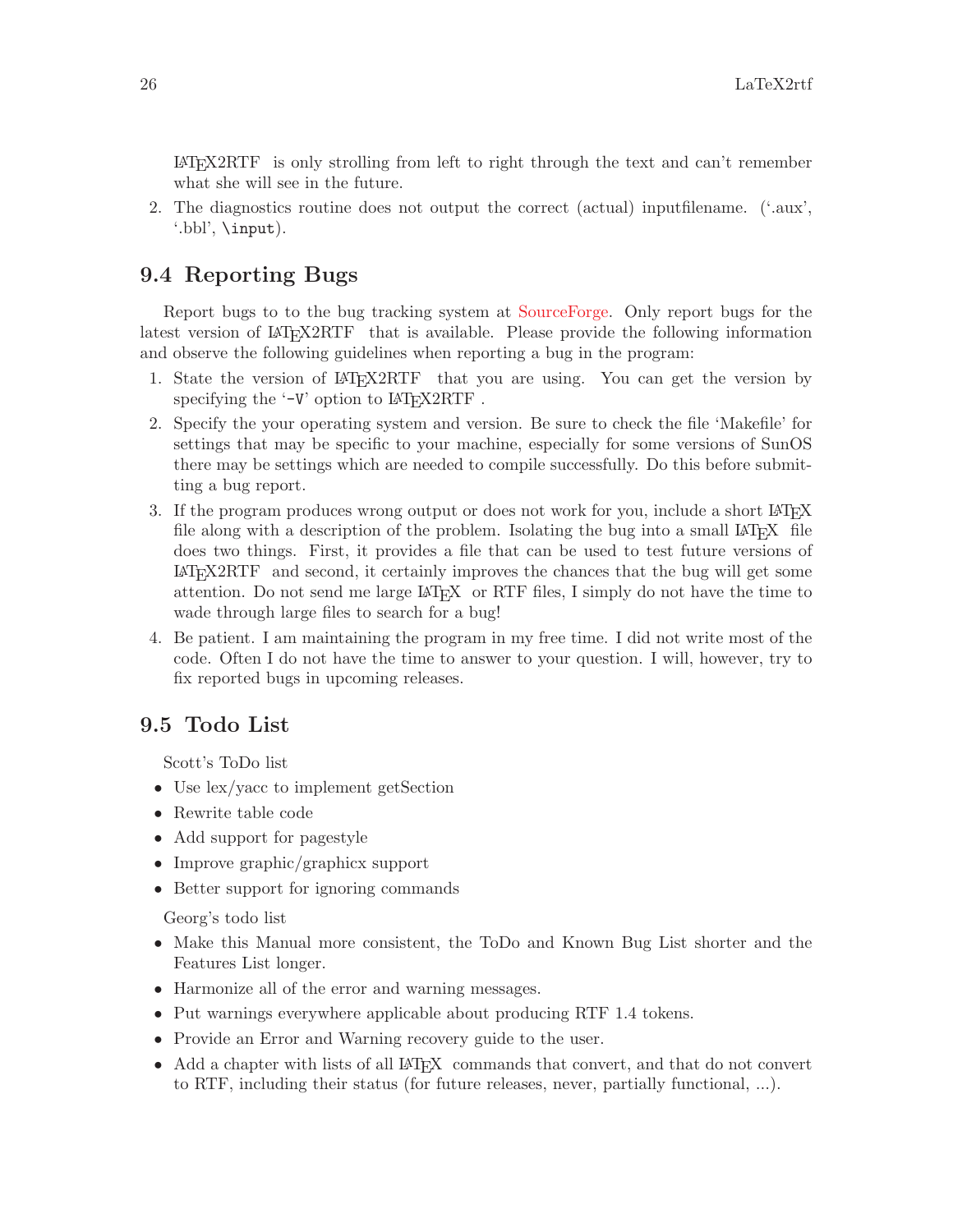# <span id="page-28-0"></span>10 Index for LaTeX2RTF

(Index is nonexistent)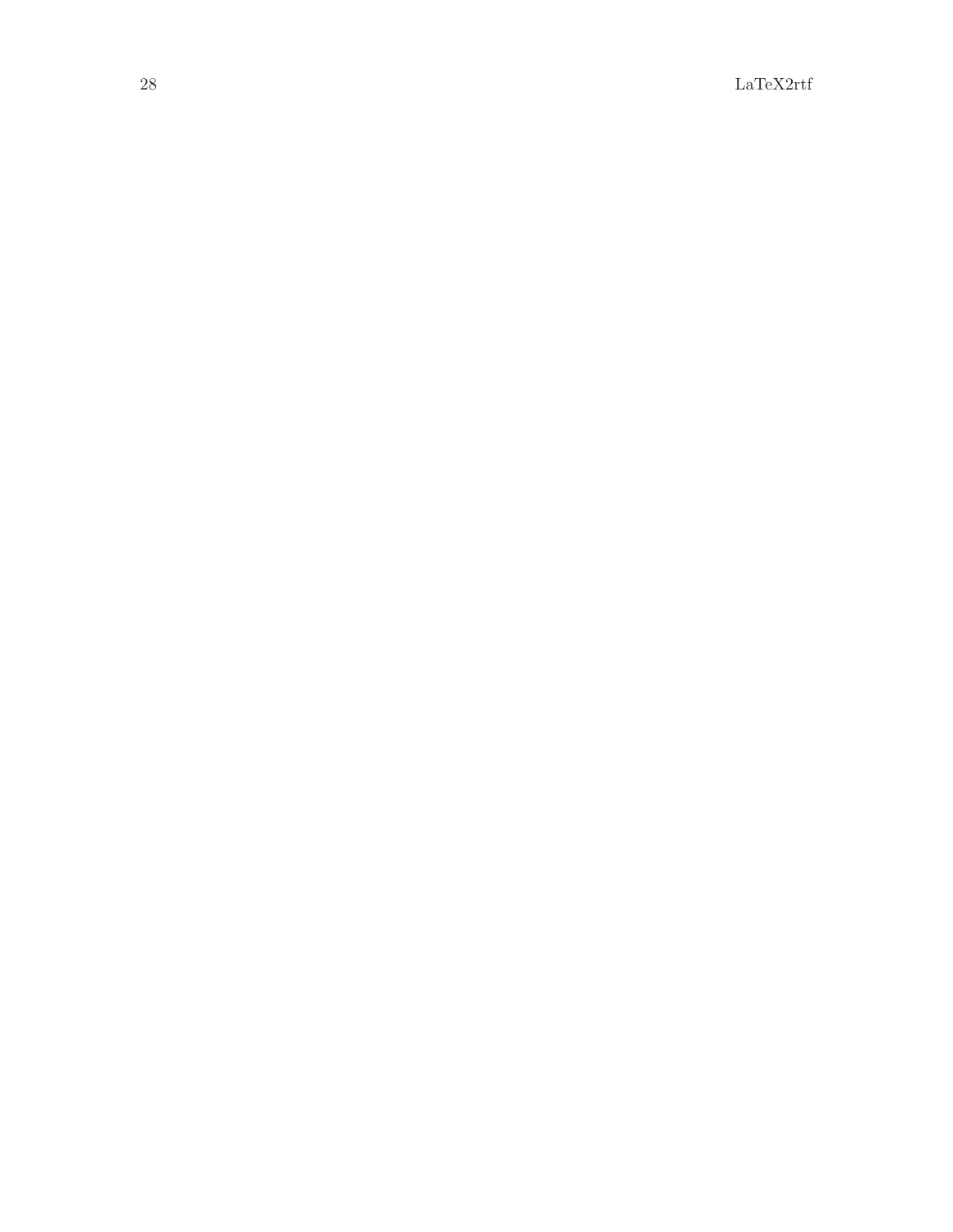# Table of Contents

| 1              |     |                                                                                    |
|----------------|-----|------------------------------------------------------------------------------------|
| $\overline{2}$ |     |                                                                                    |
| 3              |     |                                                                                    |
| 4              |     |                                                                                    |
|                | 4.1 |                                                                                    |
|                | 4.2 |                                                                                    |
|                | 4.3 |                                                                                    |
|                | 4.4 |                                                                                    |
|                | 4.5 |                                                                                    |
|                | 4.6 |                                                                                    |
| $\overline{5}$ |     |                                                                                    |
|                | 5.1 |                                                                                    |
|                | 5.2 |                                                                                    |
|                | 5.3 |                                                                                    |
| 6              |     | $Features \dots \dots \dots \dots \dots \dots \dots \dots \dots \dots \dots$<br>15 |
|                |     |                                                                                    |
|                | 6.1 | 15                                                                                 |
|                | 6.2 |                                                                                    |
|                | 6.3 |                                                                                    |
|                | 6.4 |                                                                                    |
|                | 6.5 |                                                                                    |
|                | 6.6 |                                                                                    |
|                | 6.7 |                                                                                    |
|                | 6.8 |                                                                                    |
|                | 6.9 |                                                                                    |
|                |     | Configuring LaTeX2RTF  19                                                          |
|                | 7.1 | 19                                                                                 |
|                | 7.2 | 19                                                                                 |
|                | 7.3 | 19                                                                                 |
|                | 7.4 | <b>20</b>                                                                          |
|                | 7.5 | <b>20</b>                                                                          |
|                | 7.6 |                                                                                    |